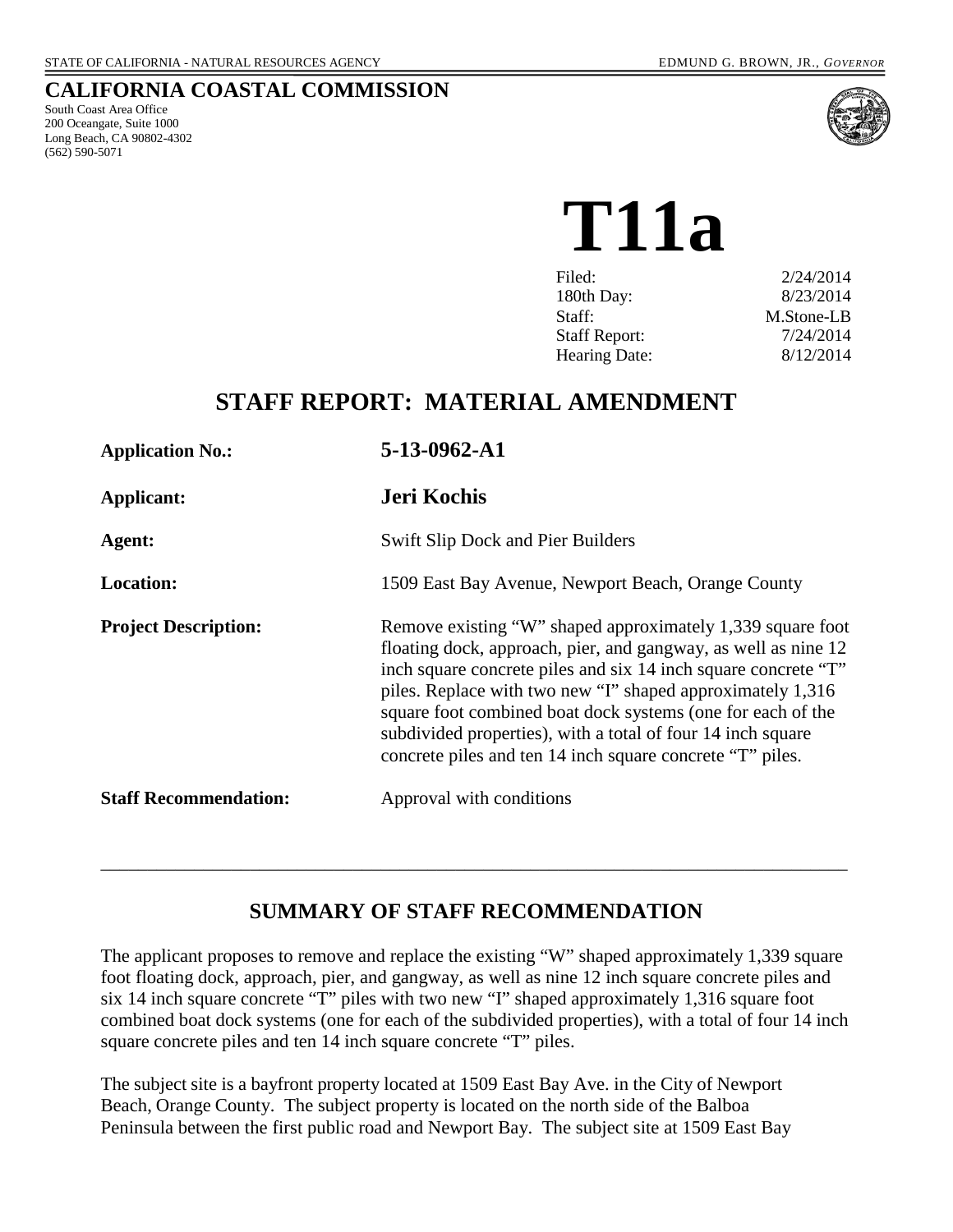Ave. and the property directly to the west at 1501 East Bay Ave. provide one of the last remaining open stretches of sandy beach on the north side of that area of the Balboa Peninsula.

On April 11, 2014, the Commission approved Coastal Development Permit (CDP) No. 5-13-0962, which allowed for: 1) the demolition of an existing 5,224 square foot single-family home and attached garage located on a 10,980 square foot bayfront property; 2) approval of a tentative parcel map to subdivide the property into two separate parcels (Parcel 1 would be 6,498 square feet and Parcel 2 would be 4,482 square feet); 3) construction of a new two-story, 28-foot-tall single family residence on Parcel 1 with 3,182 square feet of living area, an attached three-car, 668 square foot garage, and a 95 square foot covered entry. To date, no new single family residence has been designed for Parcel 2.

The applicant is now seeking an amendment to CDP No. 5-13-0962 to remove and replace the existing boat dock system that served the single lot prior to the Commission-approved subdivision with two new boating facilities, which would allow for each property to have their own private boat dock system.

The primary issue areas identified with the proposed development include potential adverse impacts to public access and recreation, visual resources, and prejudicing the City's ability to prepare a Local Coastal Program (LCP).

To ensure that any potential adverse impacts are addressed, Commission staff is recommending **Special Conditions 1 through 8**, which would incorporate into this permit requirements to: 1) submit revised project plans; 2) seek an amendment to this permit for any future development; 3) perform and submit a pre and post-construction eelgrass survey; 4) perform and submit a preconstruction caulerpa taxifolia survey; 5) incorporate construction responsibilities and debris removal; 6) incorporate best management practices; 7) maintain pubic rights; and 8) ensure the boat dock systems are used for boating/marine purposes only. As conditioned, the proposed development conforms with the resource protection and coastal access policies of the Coastal Act.

Commission staff recommends **approval** of coastal development permit amendment 5-13-0962-A1, as conditioned.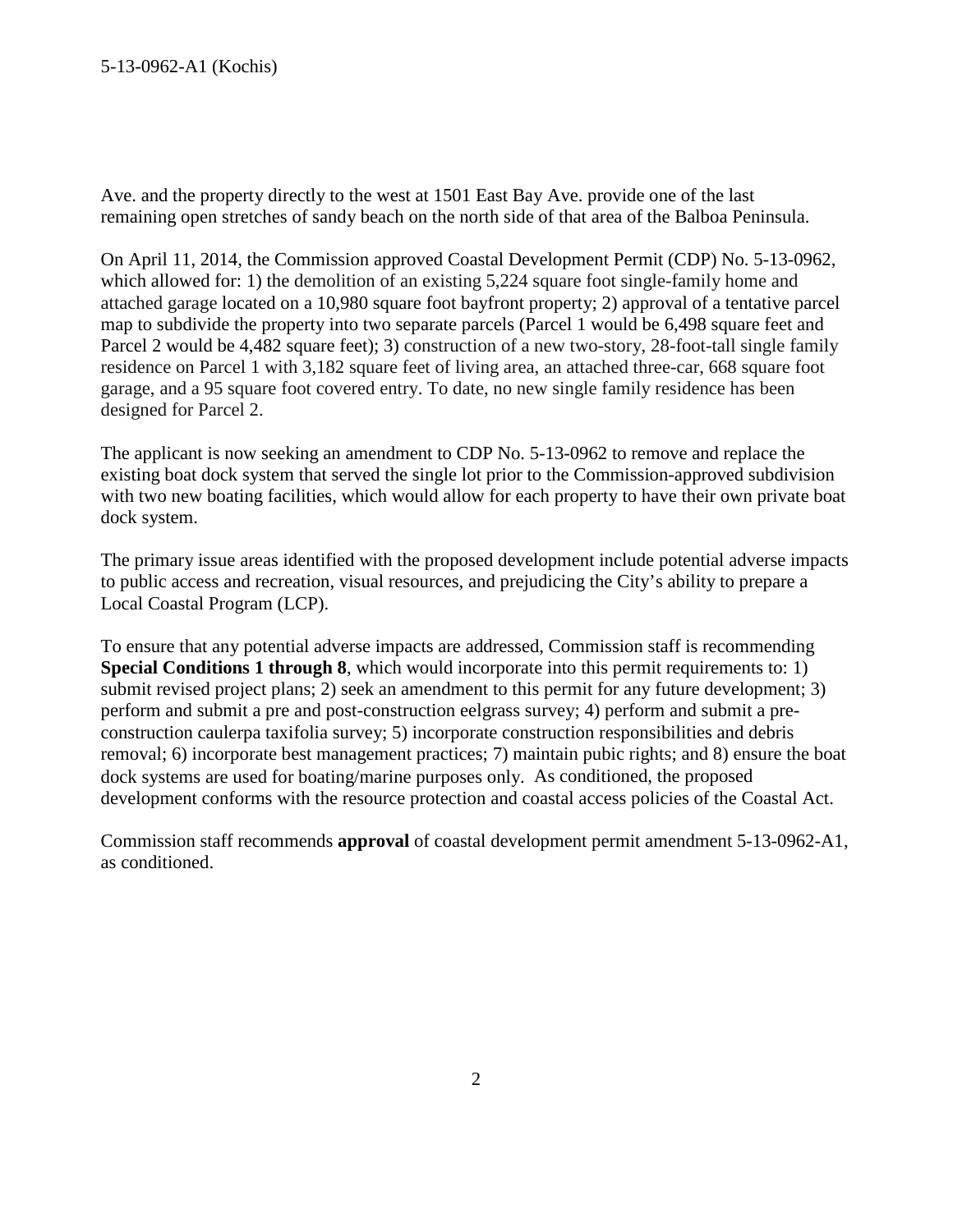## **TABLE OF CONTENTS**

| П.   |  |
|------|--|
| III. |  |
| IV.  |  |
|      |  |
|      |  |
|      |  |
|      |  |
|      |  |
|      |  |

## **APPENDICES**

Appendix A – Substantive File Documents

## **EXHIBITS**

Exhibit 1—Project Vicinity Map Exhibit 2—Aerial Photograph Exhibit 3—Project Plans Exhibit 4—Simulations Exhibit 5—Project Site Photos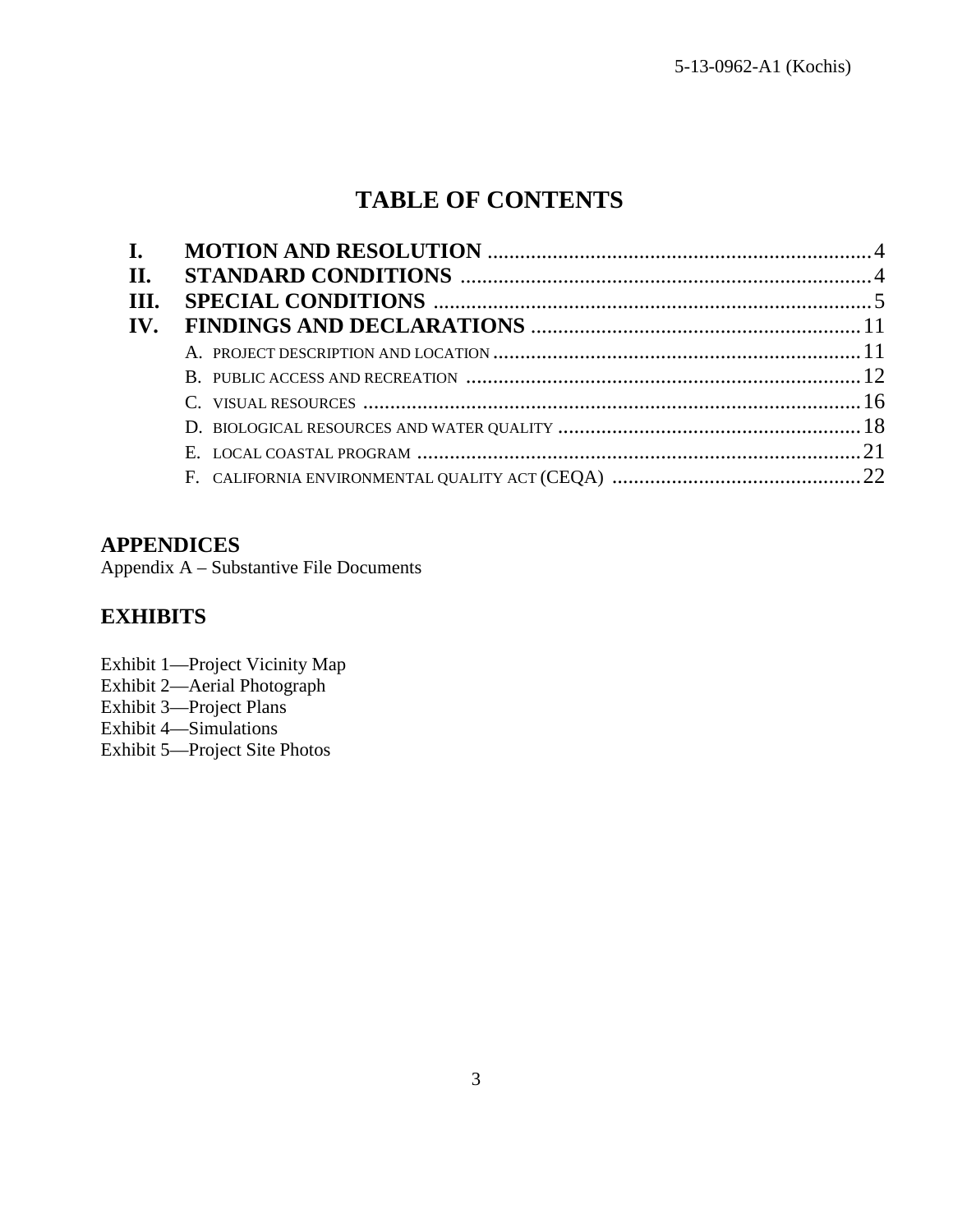### **I. MOTION AND RESOLUTION**

#### **Motion:**

*I move that the Commission approve Coastal Development Permit Amendment No. 5-13-0962-A1 subject to the conditions set forth in the staff recommendation.*

Staff recommends a **YES** vote on the foregoing motion. Passage of this motion will result in conditional approval of the permit and adoption of the following resolution and findings. The motion passes only by affirmative vote of a majority of the Commissioners present.

#### **Resolution:**

*The Commission hereby approves a coastal development permit for the proposed development and adopts the findings set forth below on grounds that the development as conditioned will be in conformity with the policies of Chapter 3 of the Coastal Act and will not prejudice the ability of the local government having jurisdiction over the area to prepare a Local Coastal Program conforming to the provisions of Chapter 3. Approval of the permit complies with the California Environmental Quality Act because either 1) feasible mitigation measures and/or alternatives have been incorporated to substantially lessen any significant adverse effects of the development on the environment, or 2) there are no further feasible mitigation measures or alternatives that would substantially lessen any significant adverse impacts of the development on the environment.*

### **II. STANDARD CONDITIONS:**

This permit is granted subject to the following standard conditions:

- 1. **Notice of Receipt and Acknowledgment**. The permit is not valid and development shall not commence until a copy of the permit, signed by the permittee or authorized agent, acknowledging receipt of the permit and acceptance of the terms and conditions, is returned to the Commission office.
- 2. **Expiration.** If development has not commenced, the permit will expire two years from the date on which the Commission voted on the application. Development shall be pursued in a diligent manner and completed in a reasonable period of time. Application for extension of the permit must be made prior to the expiration date.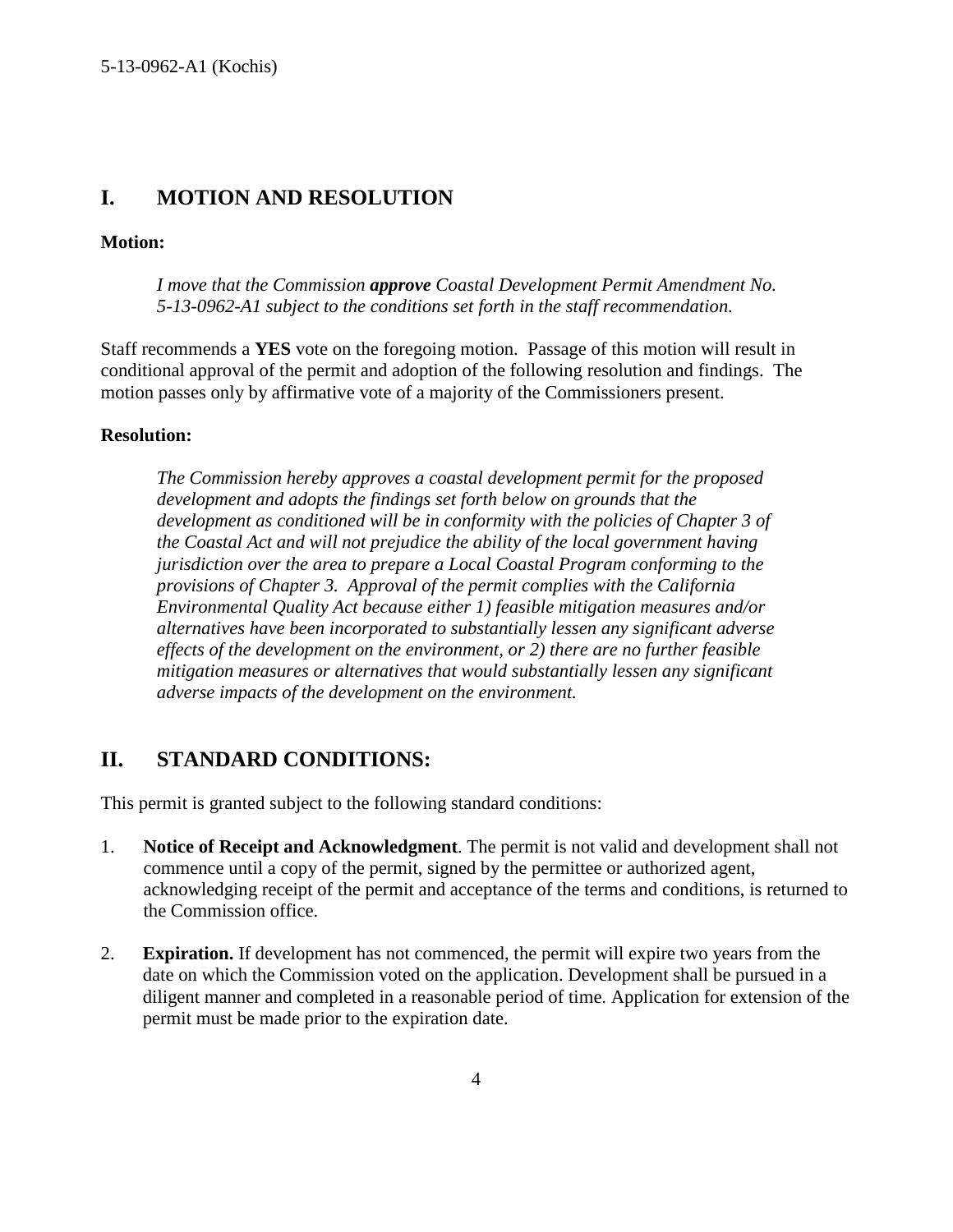- 3. **Interpretation.** Any questions of intent of interpretation of any condition will be resolved by the Executive Director or the Commission.
- 4. **Assignment.** The permit may be assigned to any qualified person, provided assignee files with the Commission an affidavit accepting all terms and conditions of the permit.
- 5. **Terms and Conditions Run with the Land.** These terms and conditions shall be perpetual, and it is the intention of the Commission and the permittee to bind all future owners and possessors of the subject property to the terms and conditions.

## **III. SPECIAL CONDITIONS:**

Note: Unless specifically altered by this amendment, all conditions imposed on the previously approved permit shall remain in effect.

1. **Revised Project Plans.** PRIOR TO ISSUANCE OF THE COASTAL DEVELOPMENT PERMIT, the applicant shall submit to the Executive Director for review and approval, revised project plans for either of the following boat dock system options:

1) replacement of the existing "W" shaped dock system with an in-kind, or redesigned, single dock system; or

2) remove existing dock system and redesign/construct one new dock system along the prolongation of the common lot line that divides the two lots, for shared use of one dock system between the two separate property owners.

For either option, the proposed single dock system shall be designed to: a) maximize the difference in elevation between the sand level along the beach and bottom of the pier, and shall have a minimum clearance of 6 feet, as generally depicted in Exhibit No. 3; b) the pier platform and point at which the gangway descends to the dock float shall be placed as far seaward as possible; c) any pier that connects the bulkhead and pier platform shall not exceed 4 feet in width; d) the number of piles shall be minimized and their placement and orientation shall maximize lateral beach access; e) any "T" piles shall be oriented parallel to the bulkhead; f) the new dock system shall neither exceed the amount of fill that was used for the existing dock system nor exceed the amount of coverage of the existing dock system; and g) any proposed changes to the revised project plans shall not result in extending the boating facility bayward past the City of Newport Beach pierhead line.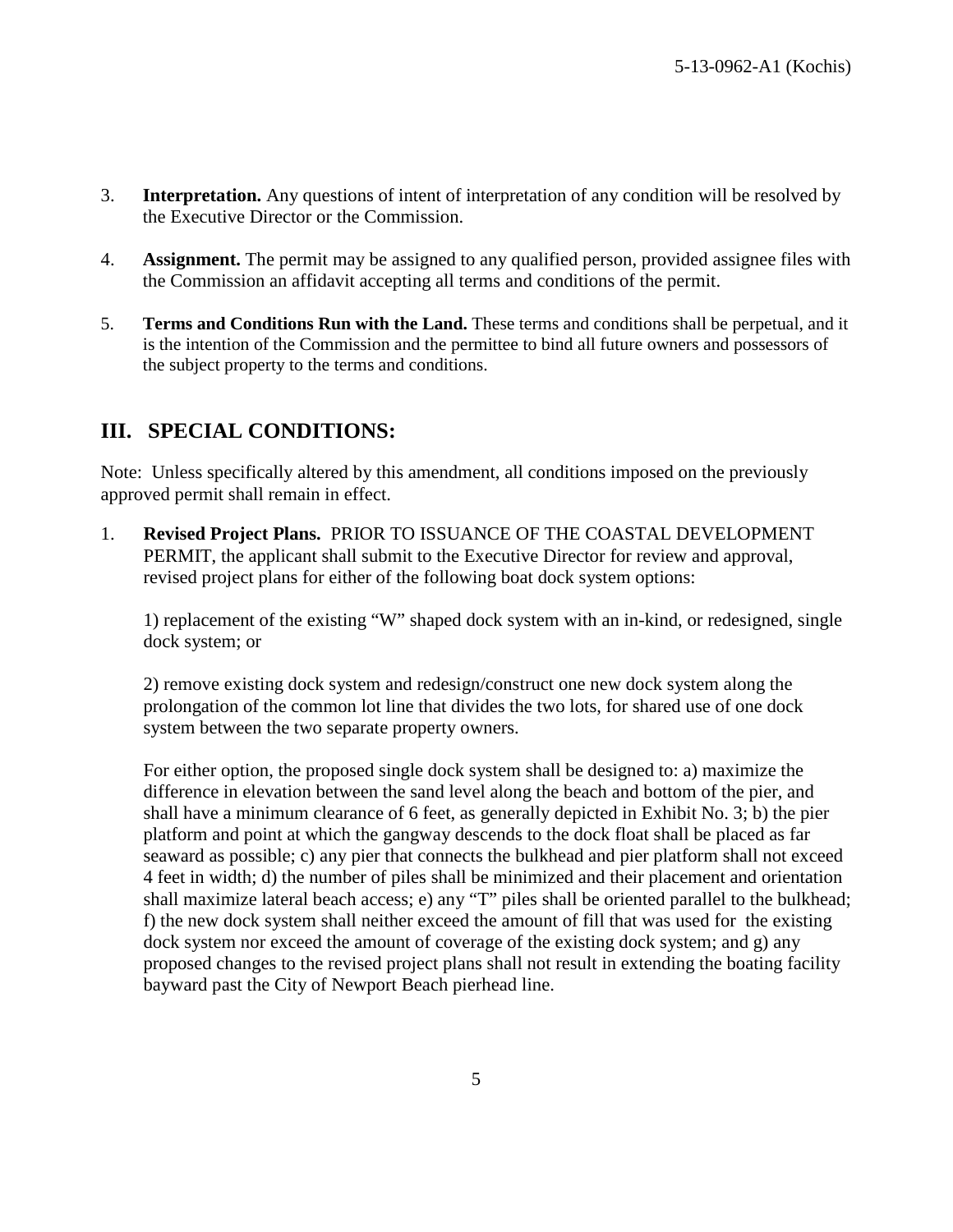The applicant shall submit two sets of revised project plans. The revised plans submitted to the Executive Director shall bear evidence of Approval-in-Concept of the revised design from the City of Newport Beach Harbor Resources Division.

- 2. **Future Development.** This permit is only for the development described in Coastal Development Permit Amendment No. 5-13-0962-A1. Pursuant to Title 14 California Code of Regulations Section 13253(b)(6), the exemptions otherwise provided in Public Resources Code Section 30610(b) shall not apply to the development governed by Coastal Development Permit amendment No. 5-13-0962-A1. Accordingly, any future improvements to the development authorized by this permit amendment, including but not limited to repair and maintenance identified as requiring a permit in Public Resources Section 30610(d) and Title 14 California Code of Regulations Sections 13252(a)-(b), shall require an amendment to Permit No. 5-13- 0962-A1 from the Commission or shall require an additional coastal development permit from the Commission or from the applicable certified local government.
- 3. **Pre-Construction Eelgrass Survey.** A valid pre-construction eelgrass (*Zostera marina*) survey shall be completed during the period of active growth of eelgrass (typically March through October). The pre-construction survey shall be completed prior to the beginning of construction and shall be valid until the next period of active growth. If any portion of the project commences in a previously undisturbed area after the last valid eelgrass survey expires, a new survey is required prior to commencement of work in that area. The survey shall be prepared in full compliance with the "*Southern California Eelgrass Mitigation Policy*" Revision 8 (except as modified by this special condition) adopted by the National Marine Fisheries Service and shall be prepared in consultation with the California Department of Fish and Game. The applicant shall submit the eelgrass survey for the review and approval by the Executive Director within five (5) business days of completion of each eelgrass survey and in any event no later than fifteen (15) business days prior to commencement of any development. If the eelgrass survey identifies any eelgrass within the project area, which would be impacted by the proposed project, the development shall require an amendment to this permit from the Coastal Commission or a new Coastal Development Permit.

**Post-Construction Eelgrass Survey.** If any eelgrass is identified in the project area by the survey required by this special condition, within one month after the conclusion of construction, the applicant shall survey the project site to determine if any eelgrass was adversely impacted. The survey shall be prepared in full compliance with the "*Southern California Eelgrass Mitigation Policy*" Revision 8 (SCEMP) (except as modified by this special condition) adopted by the National Marine Fisheries Service and shall be prepared in consultation with the California Department of Fish and Game. The applicant shall submit the post-construction eelgrass survey for the review and approval by the Executive Director within thirty (30) days after completion of the survey. If any eelgrass has been impacted, the applicant shall replace the impacted eelgrass at a minimum 1.2:1 ratio on-site, or at another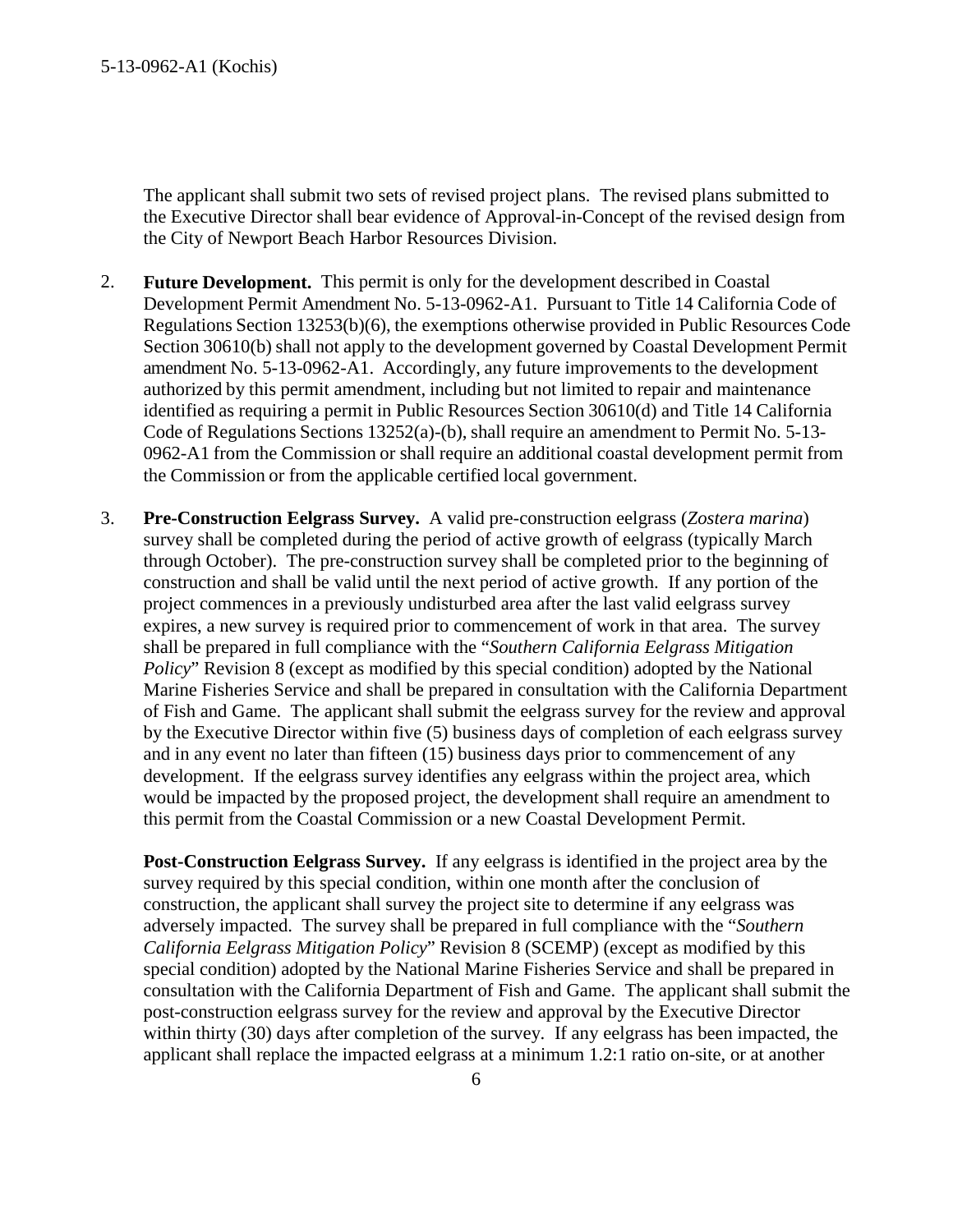location, in accordance with the SCEMP. All impacts to eelgrass habitat shall be mitigated at a minimum ratio of 1.2:1 (mitigation:impact). The exceptions to the required 1.2:1 mitigation ratio found within SCEMP shall not apply. Implementation of mitigation shall require an amendment to this permit or a new Coastal Development Permit unless the Executive Director determines that no amendment or new permit is legally required.

4. **Pre-Construction Caulerpa taxifolia Survey.** Not earlier than 90 days, nor later than 30 days prior to commencement or re-commencement of any development authorized under this Coastal Development Permit (the "*project*"), the applicant shall undertake a survey of the project area and a buffer area at least 10 meters beyond the project area to determine the presence of the invasive alga *Caulerpa taxifolia*. The survey shall include a visual examination of the substrate. If any portion of the project commences in a previously undisturbed area after the last valid *Caulerpa taxifolia* survey expires, a new survey is required prior to commencement of work in that area.

The survey protocol shall be prepared in consultation with the Regional Water Quality Control Board, the California Department of Fish and Game, and the National Marine Fisheries Service. Within five (5) business days of completion of the survey, the applicant shall submit the survey:

- (1) for the review and approval by the Executive Director; and
- (2) to the Surveillance Subcommittee of the Southern California Caulerpa Action Team (SCCAT). The SCCAT Surveillance Subcommittee may be contacted through William Paznokas, California Department of Fish & Wildlife (858/467-4218) or Robert Hoffman, National Marine Fisheries Service (562/980-4043), or their successors.

If *Caulerpa taxifolia* is found within the project or buffer areas, the applicant shall not proceed with the project until 1) the applicant provides evidence to the Executive Director that all *Calurpa taxifolia* discovered within the project and buffer area has been eliminated in a manner that complies with all applicable governmental approval requirements, including but not limited to those of the California Coastal Act, or 2) the applicant has revised the project to avoid any contact with *Calurpa taxifolia*. No revisions to the project shall occur without a Coastal Commission approved amendment to this Coastal Development Permit unless the Executive Director determines that no amendment is legally required.

5. **Construction Responsibilities and Debris Removal.** The permittee shall comply with the following construction related requirements: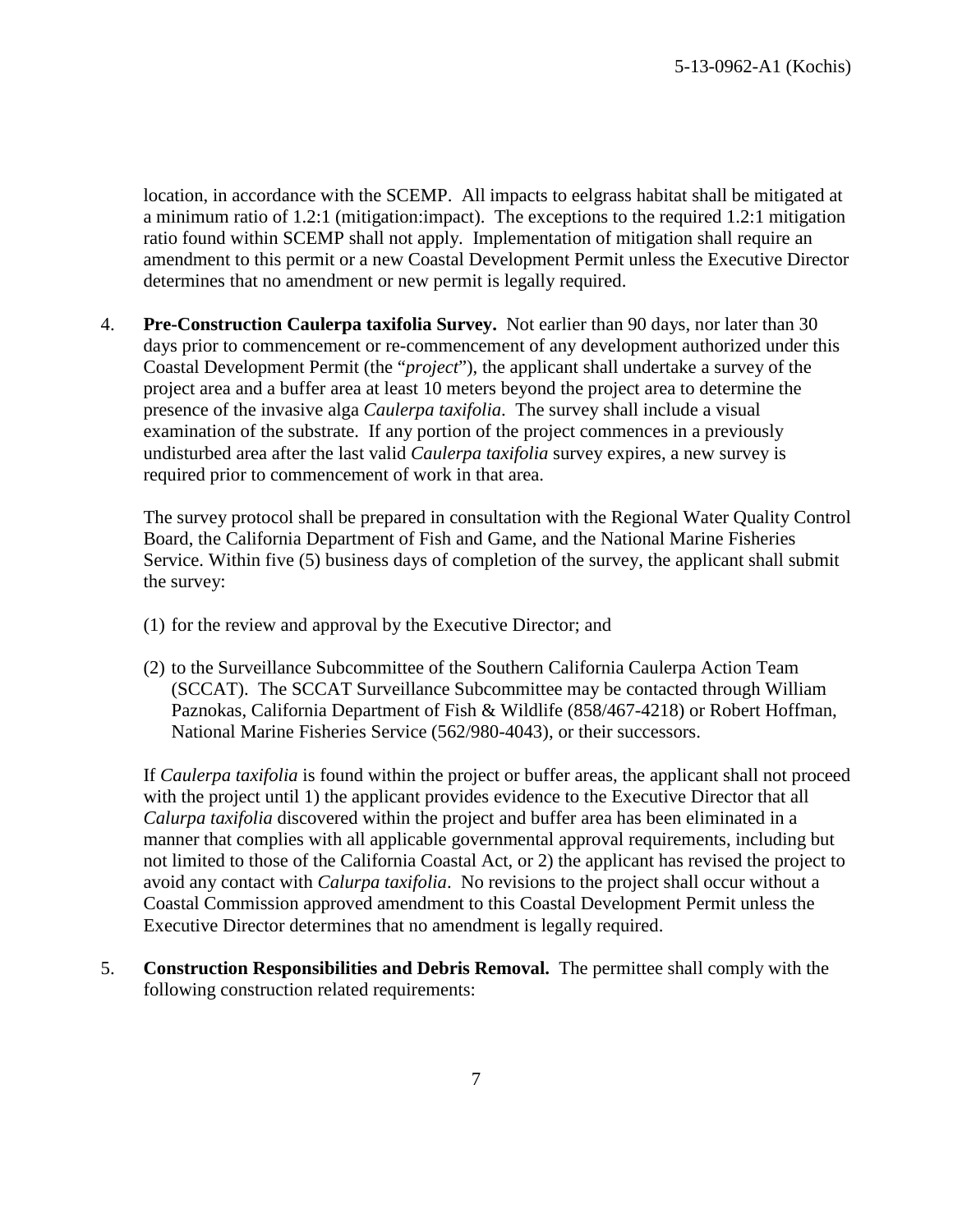- a) No demolition or construction materials, equipment, debris, or waste shall be placed or stored where it may enter sensitive habitat, receiving waters or a storm drain, or be subject to wave, wind, rain or tidal erosion and dispersion.
- b) Any and all debris resulting from demolition or construction activities, and any remaining construction material, shall be removed from the project site within 24 hours of completion of the project.
- c) Demolition or construction debris and sediment shall be removed from work areas each day that demolition or construction occurs to prevent the accumulation of sediment and other debris that may be discharged into coastal waters.
- d) Machinery or construction materials not essential for project improvements will not be allowed at any time in the intertidal zone.
- e) If turbid conditions are generated during construction a silt curtain will be utilized to control turbidity.
- f) Floating booms will be used to contain debris discharged into coastal waters and any debris discharged will be removed as soon as possible but no later than the end of each day.
- g) Non buoyant debris discharged into coastal waters will be recovered by divers as soon as possible after loss.
- h) All trash and debris shall be disposed in the proper trash and recycling receptacles at the end of every construction day.
- i) The applicant shall provide adequate disposal facilities for solid waste, including excess concrete, produced during demolition or construction.
- j) Debris shall be disposed of at a legal disposal site or recycled at a recycling facility. If the disposal site is located in the coastal zone, a Coastal Development Permit or an amendment to this permit shall be required before disposal can take place unless the Executive Director determines that no amendment or new permit is legally required.
- k) All stock piles and construction materials shall be covered, enclosed on all sides, shall be located as far away as possible from drain inlets and any waterway, and shall not be stored in contact with the soil.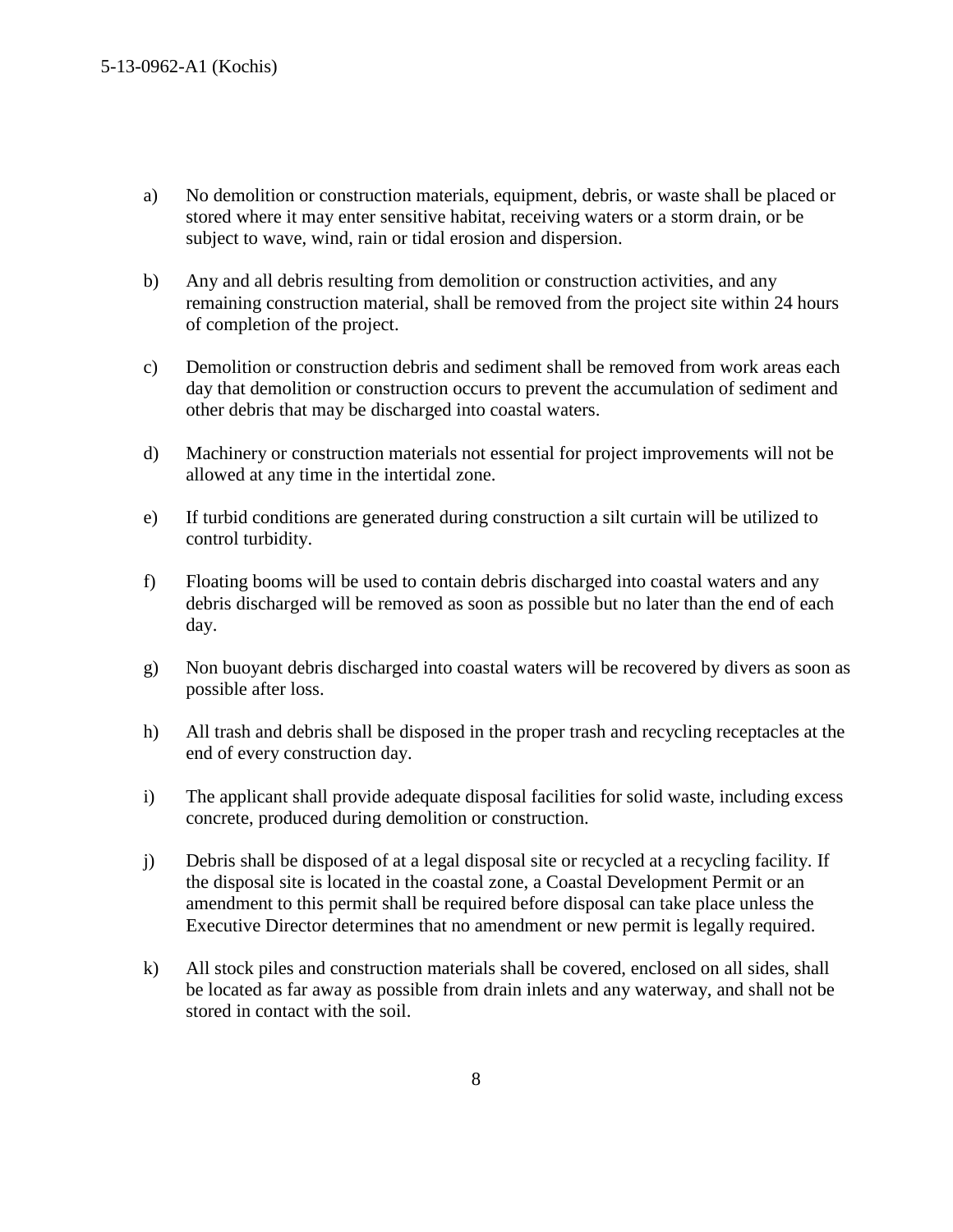- l) Machinery and equipment shall be maintained and washed in confined areas specifically designed to control runoff. Thinners or solvents shall not be discharged into sanitary or storm sewer systems.
- m) The discharge of any hazardous materials into any receiving waters shall be prohibited.
- n) Spill prevention and control measures shall be implemented to ensure the proper handling and storage of petroleum products and other construction materials. Measures shall include a designated fueling and vehicle maintenance area with appropriate berms and protection to prevent any spillage of gasoline or related petroleum products or contact with runoff. The area shall be located as far away from the receiving waters and storm drain inlets as possible.
- o) Best Management Practices (BMPs) and Good Housekeeping Practices (GHPs) designed to prevent spillage and/or runoff of demolition or construction-related materials, and to contain sediment or contaminants associated with demolition or construction activity, shall be implemented prior to the on-set of such activity.
- p) All BMPs shall be maintained in a functional condition throughout the duration of construction activity.
- 6. **Best Management Practices (BMPs) Program.** By acceptance of this permit amendment the applicant agrees that the long-term water-borne berthing of boat(s) in the approved boat dock and/or boat slip will be managed in a manner that protects water quality pursuant to the implementation of the following BMPs.
	- A. Boat Cleaning and Maintenance Measures:
		- 1. In-water top-side and bottom-side boat cleaning shall minimize the discharge of soaps, paints, and debris;
		- 2. In-the-water hull scraping or any process that occurs under water that results in the removal of paint from boat hulls shall be prohibited. Only detergents and cleaning components that are designated by the manufacturer as phosphate-free and biodegradable shall be used, and the amounts used minimized; and
		- 3. The applicant shall minimize the use of detergents and boat cleaning and maintenance products containing ammonia, sodium hypochlorite, chlorinated solvents, petroleum distillates or lye.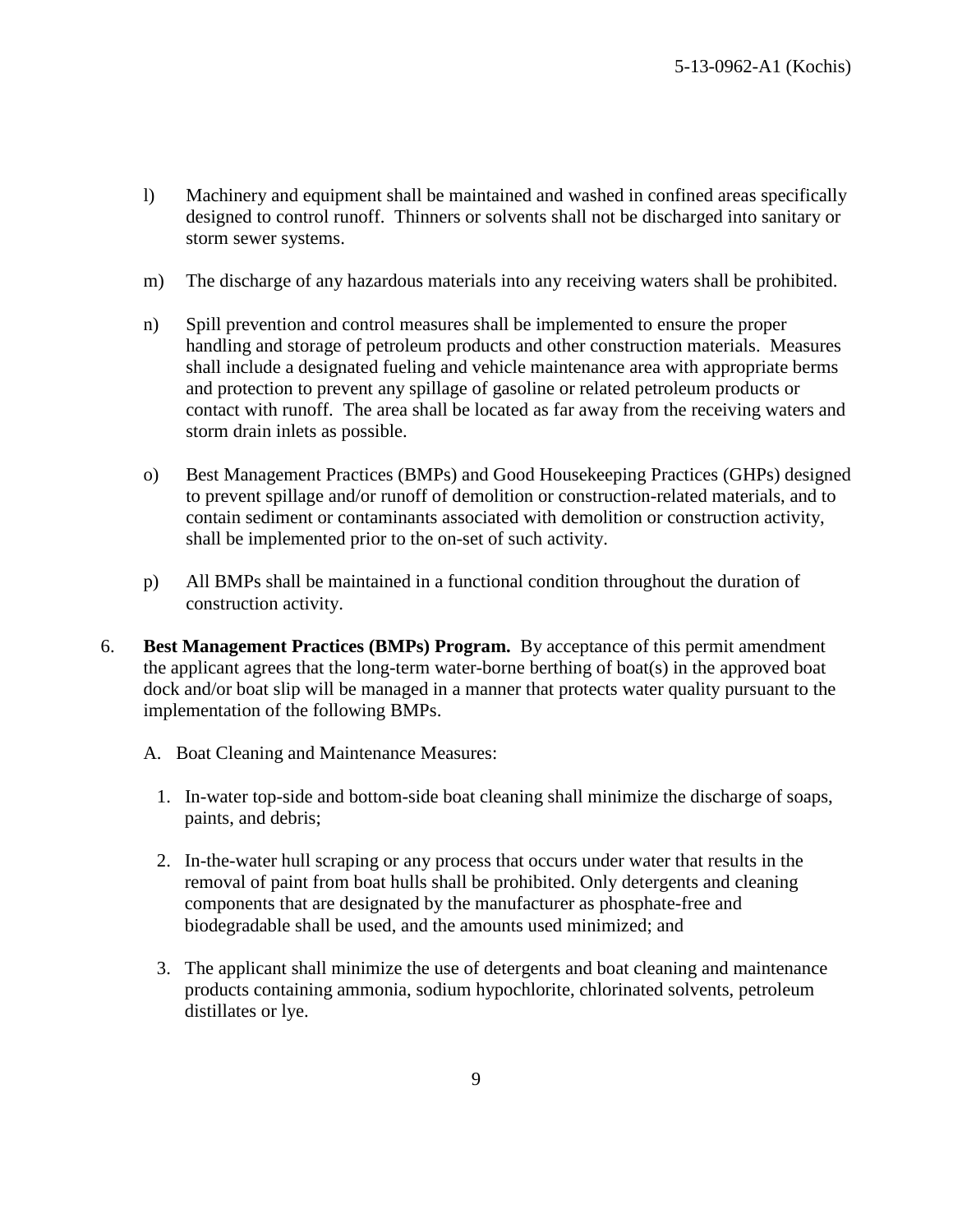- B. Solid and Liquid Waste Management Measures:
	- 1. All trash, recyclables, and hazardous wastes or potential water contaminants, including old gasoline or gasoline with water, absorbent materials, oily rags, lead acid batteries, anti-freeze, waste diesel, kerosene and mineral spirits shall not at any time be disposed of in the water or gutter but, rather be disposed of in a manner consistent with state and/or federal regulations.
- C. Petroleum Control Management Measures:
	- 1. Boaters will practice preventive engine maintenance and will use oil absorbents in the bilge and under the engine to prevent oil and fuel discharges. Oil absorbent materials shall be examined at least once a year and replaced as necessary. Used oil absorbents are hazardous waste in California. Used oil absorbents must therefore be disposed in accordance with hazardous waste disposal regulations. The boaters shall regularly inspect and maintain engines, seals, gaskets, lines and hoses in order to prevent oil and fuel spills. The use of soaps that can be discharged by bilge pumps is prohibited;
	- 2. If the bilge needs more extensive cleaning (e.g., due to spills of engine fuels, lubricants or other liquid materials), the boaters will use a bilge pump-out facility or steam cleaning services that recover and properly dispose or recycle all contaminated liquids; and
	- 3. Bilge cleaners which contain detergents or emulsifiers will not be used for bilge cleaning since they may be discharged to surface waters by the bilge pumps.
- 7. **Public Rights.** The Coastal Commission's approval of this permit amendment shall not constitute a waiver of any public rights that exist or may exist on the subject property including, but not necessarily limited to, the tideland and submerged land beneath the development approved by this Coastal Development Permit amendment. The permittee shall not use this permit as evidence of a waiver of any public rights that may exist on the property.
- 8. **Permitted Uses on Dock Structures.** By acceptance of this permit amendment, the applicant agrees that the approved dock structures shall be used for marine/boating related purposes only (e.g., sails, boating equipment storage lockers, personal watercraft storage, etc.). Patio furniture, barbeques, plants, etc. are not permitted.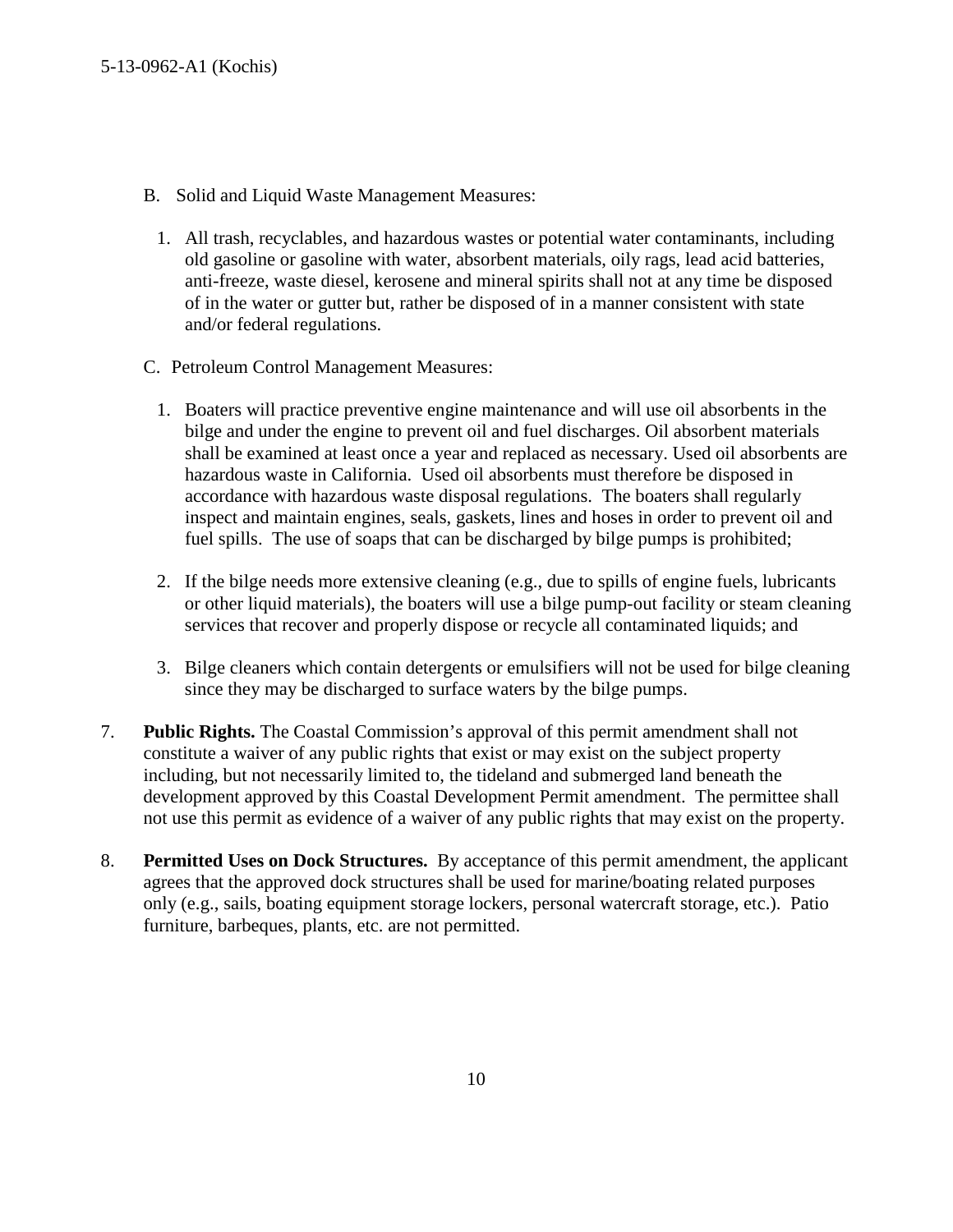### **IV. FINDINGS AND DECLARATIONS:**

#### **A. PROJECT DESCRIPTION AND LOCATION**

The subject site is a bayfront property located at 1509 East Bay Ave. in the City of Newport Beach, Orange County **(Exhibit 1)**. The subject property is located on the north side of the Balboa Peninsula between the first public road and Newport Bay **(Exhibit 2)**.

The proposed project involves an existing private residential boat dock system over public tidelands in front of a single-family residence. The site is on the Bay side of Balboa Peninsula and the existing dock system extends from an existing private bulkhead (wooden retaining wall), and across public tidelands in Lower Newport Harbor.

The subject site at 1509 East Bay Ave. and the property directly to the west at 1501 East Bay Ave. provide one of the last remaining open stretches of sandy beach (approximately 150 feet long and 50 feet wide) on the north side of that area of the Balboa Peninsula. There is a portion of a wooden retaining wall that runs along the western end of the property at 1509 East Bay Avenue. This wood wall initially runs parallel to Newport Bay from the eastern property line beneath the existing pier at 1509 East Bay Ave. and then continues on a diagonal. Access to the existing dock system is located at the downcoast edge of the property (which has now been subdivided). The existing dock system contains a "W" shaped dock that extends out into the Bay. The existing dock system also contains a gazebo-type structure on the platform beyond the mean high tide line

A topographical survey prepared by RdM Surveying, Inc. on August 28, 2008 shows that the approximate mean high tide line lies in close proximity to the intersection of the diagonal and parallel sections of wood wall. The northerly boundary of the subject property lies a short distance bayward of the approximate mean high tide line. At low tide, the public can use the sandy beach below the mean high tide line. Portions of the existing beach between the piers and boat docks at 1501 and 1509 East Bay Ave. provide an unobstructed view of Newport Bay and the hills and mountains beyond (**Exhibit 5**).

On April 11, 2014, the Commission approved Coastal Development Permit No. 5-13-0962, which allowed for: 1) the demolition of an existing 5,224 square foot single-family home and attached garage located on a 10,980 square foot bayfront property; 2) approval of a tentative parcel map to subdivide the property into two separate parcels (Parcel 1 would be 6,498 square feet and Parcel 2 would be 4,482 square feet); 3) construction of a new two-story, 28-foot-tall single family residence on Parcel 1 with 3,182 square feet of living area, an attached three-car, 668 square foot garage, and a 95 square foot covered entry. To date, no new single-family residence has been designed or approved for Parcel 2, which according to records submitted by the applicant has been designated as 1503 East Bay Avenue.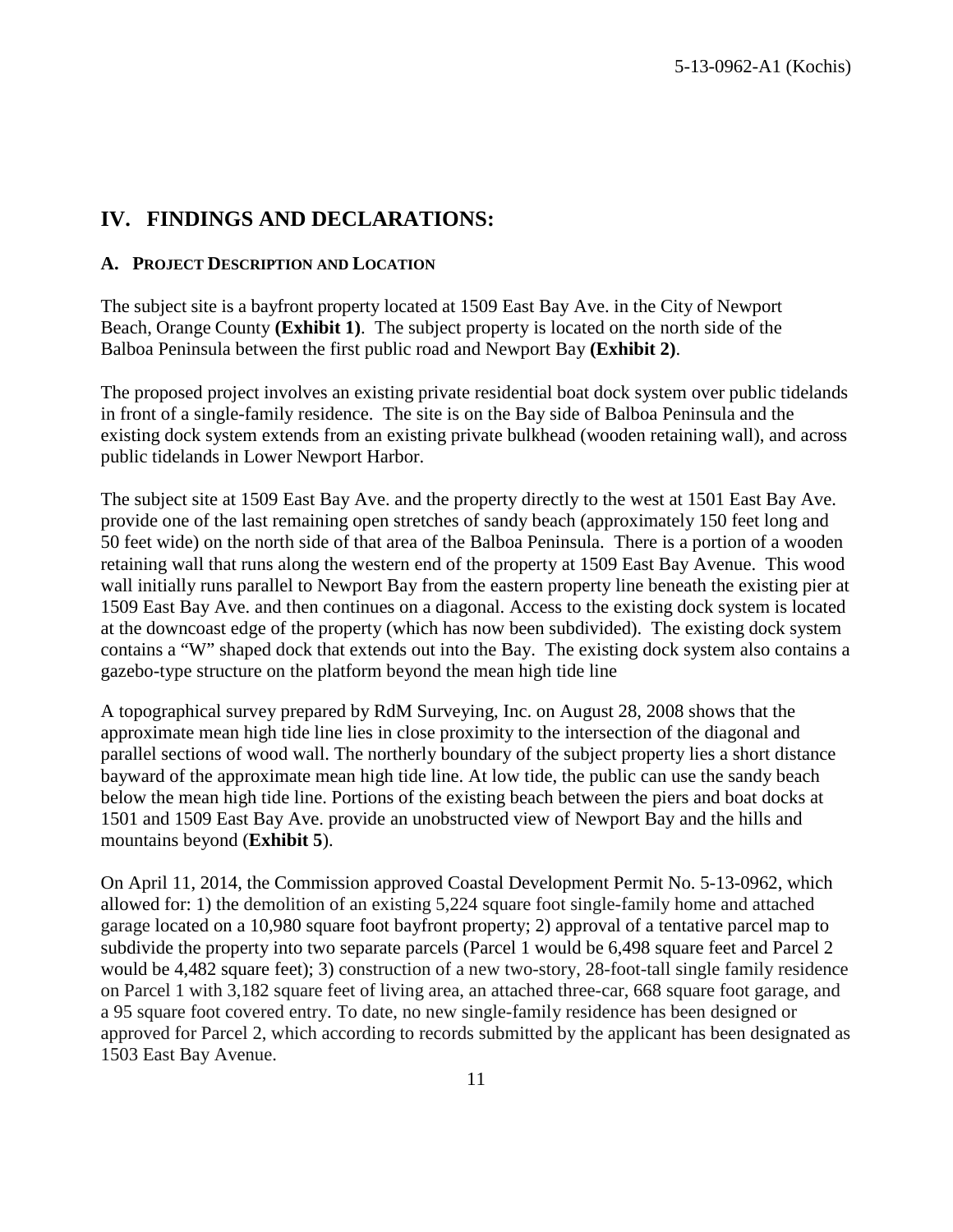On February 24, 2014, the applicant submitted a separate application to remove and replace the existing approximately 1,339 square foot "W" shaped floating dock, approach, pier, and gangway, as well as nine 12 inch square concrete piles and six 14 inch square concrete "T" piles, with two new approximately 1,316 square foot (combined) "I" shaped floating docks (one for each of the subdivided properties), with a total of four 14 inch square concrete piles and ten 14 inch square concrete "T" piles (**Exhibit 3**).

Staff initially requested that the new application for the dock systems be combined with the subject upland development, which the applicant complied with. Staff later indicated that while staff could recommend approval of the proposed upland development (single-family residence), subject to the special conditions that are typically imposed on similar-type development, staff could not recommend that an additional boat dock system (where only one currently exists) would be consistent with the coastal resource protection and public access policies of the Coastal Act and the certified CLUP. Therefore, to expedite the approval of the upland development, the applicant agreed that the original Coastal Development Permit (No. 5-13-0962) would not authorize any development, including, but not limited to, any repair or maintenance, or demolition, involving the existing dock system at 1509 East Bay Ave. And the applicant agreed that any development involving the existing dock or a future dock shall require an amendment to Coastal Development Permit No. 5-13-0962 or an additional Coastal Development Permit from the California Coastal Commission.

Section 30600(c) of the Coastal Act provides for the issuance of coastal development permits directly by the Commission in regions where the local government having jurisdiction does not have a certified Local Coastal Program. The City of Newport Beach only has a certified Land Use Plan (CLUP) and has not exercised the options provided in 30600(b) or 30600.5 to issue its own permits. Furthermore, the proposed dock system is within the Commission's original jurisdiction and the Commission would retain permit authority in this area. Therefore, the Coastal Commission is the permit issuing entity and the standard of review are the Chapter 3 Policies of the Coastal Act. The City's CLUP may be used for guidance.

#### **B. PUBLIC ACCESS AND RECREATION**

Section 30210 of the Coastal Act states:

*In carrying out the requirement of Section 4 of Article X of the California Constitution, maximum access, which shall be conspicuously posted, and recreational opportunities shall be provided for all the people consistent with public safety needs and the need to protect public rights, rights of private property owners, and natural resource areas from overuse.*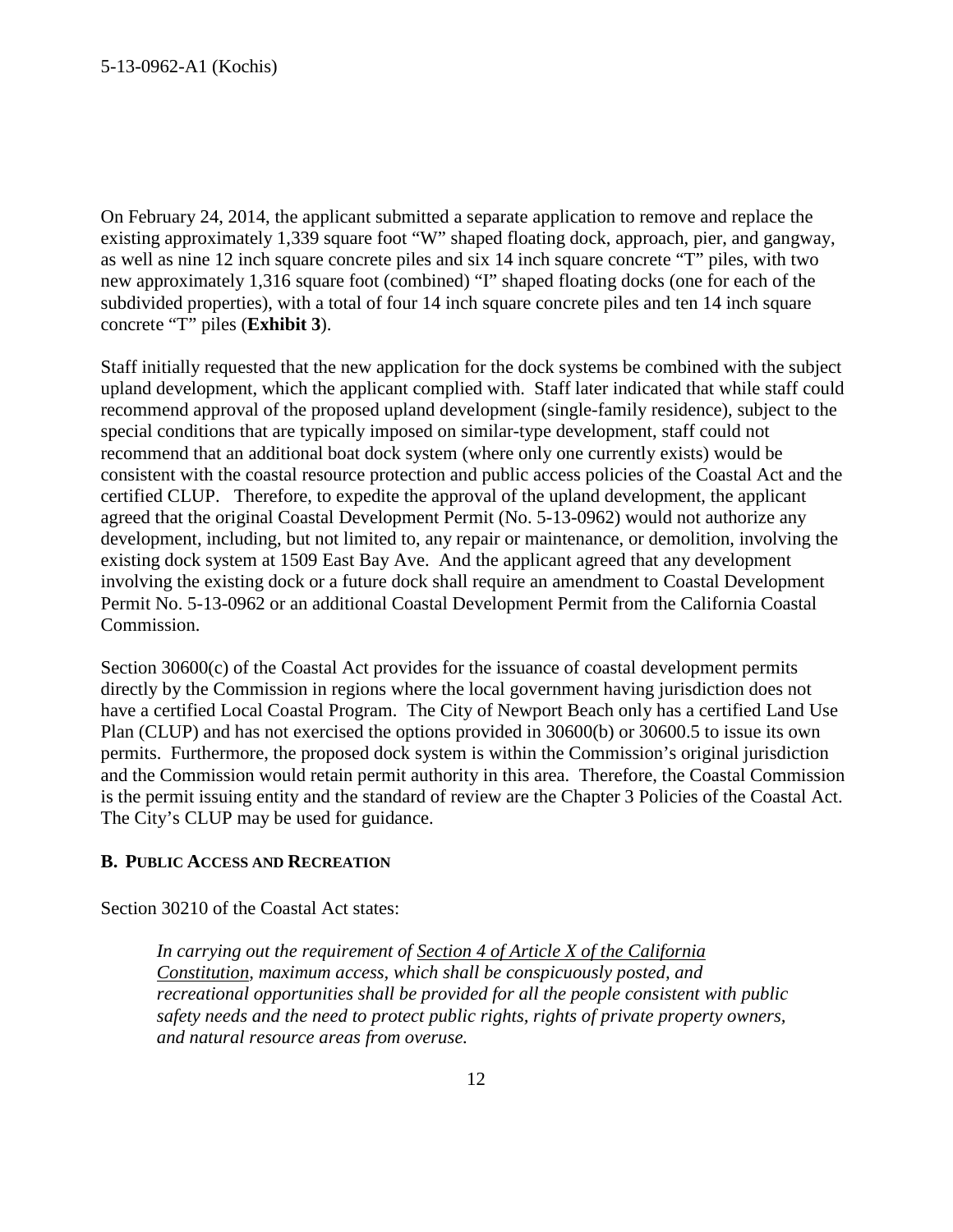Section 30211 of the Coastal Act states:

*Development shall not interfere with the public's right of access to the sea where acquired through use or legislative authorization, including, but not limited to, the use of dry sand and rocky coastal beaches to the first line of terrestrial vegetation.*

Section 30212 of the Coastal Act states, in part:

*(a) Public access from the nearest public roadway to the shoreline and along the coast shall be provided in new development projects except where:* 

*(2) adequate access exists nearby…*

Section 30221 of the Coastal Act states:

*Oceanfront land suitable for recreational use shall be protected for recreational use and development unless present and foreseeable future demand for public or commercial recreational activities that could be accommodated on the property is already adequately provided for in the area.*

Section 30240 of the Coastal Act states, in part:

*(b) Development in areas adjacent to environmentally sensitive habitat areas and parks and recreation areas shall be sited and designed to prevent impacts which would significantly degrade those areas, and shall be compatible with the continuance of those habitat and recreation areas.*

Section 30250 of the Coastal Act states, in part:

*(a) New residential . . . development . . . shall be located . . . where it will not have significant adverse effects, either individually or cumulatively, on coastal resources . . .*

The City's CLUP contains a number of policies that are also applicable to proposed developments involving docks and piers including, but not limited to, the following:

3.1.4-3 *Design and site piers, including remodels of and additions to existing piers so as not to obstruct public lateral access and to minimize impacts to coastal views and coastal resources.*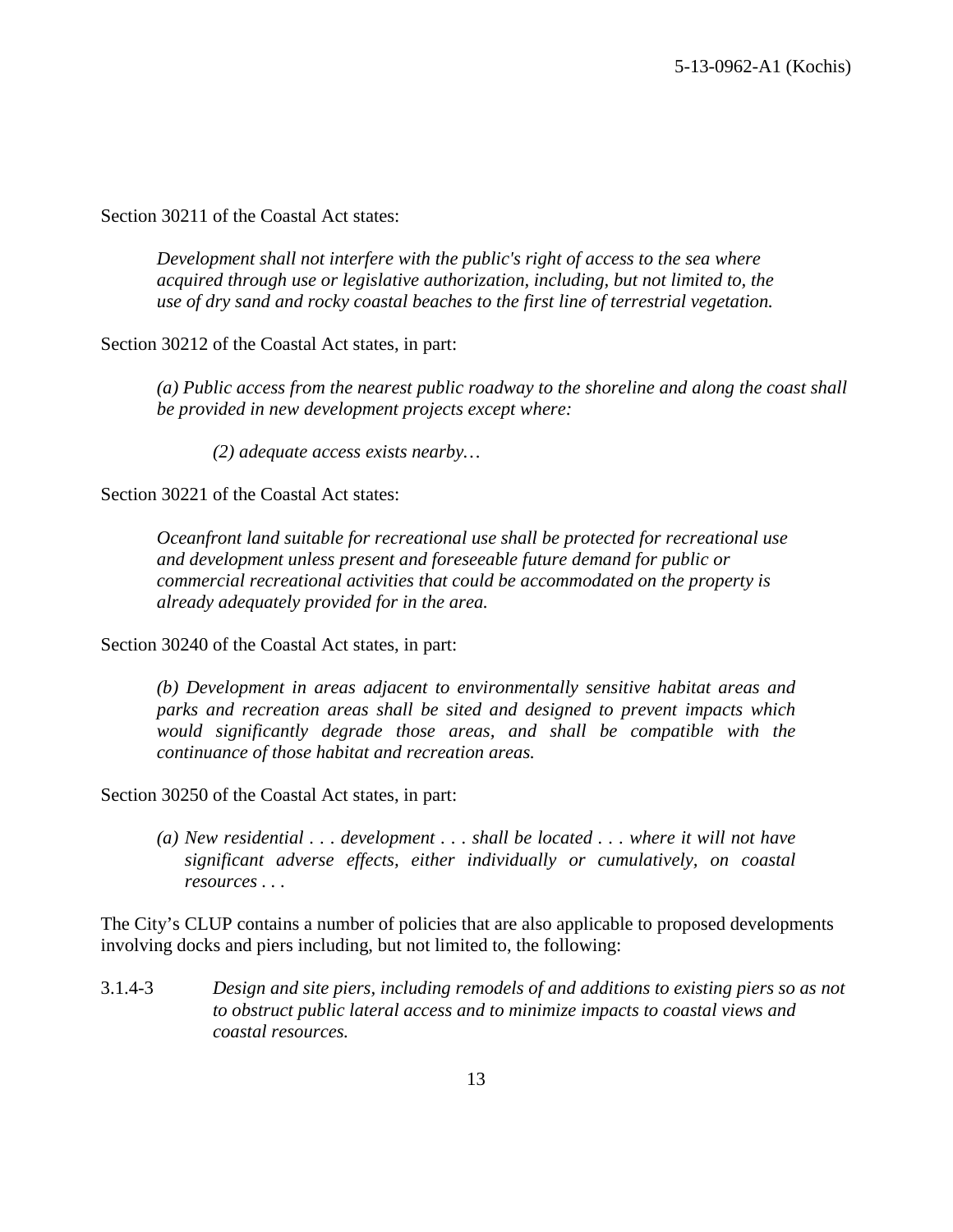#### 3.1.4-5 *Encourage the joint ownership of piers at the prolongation of common lot lines as a means of reducing the numbers of piers along the shoreline.*

The proposed dock system will be on public tidelands. There is no direct vertical public pedestrian access to public tidelands through the private residential lot associated with this dock system project. Public pedestrian access to public tidelands is available approximately 75-100 feet upcoast and downcoast of the 1509 E Bay Ave via a vertical public access points at the end of "G" and "H" Streets (**Exhibit 2**). From every street end along the Balboa Peninsula, in fact, members of the public may access tidelands and, for example, launch a kayak, or during low tide, walk under the residential piers for a stroll along Newport Bay on the exposed sand. The public can also access the public beach area seaward of the subject site by watercraft or by swimming to the site.

As stated in the original Coastal Development Permit staff report for the subdivision, Commission staff's position is, and has generally been, that subdividing a lot into two or more lots does not automatically create a right to a dock system or boating facility for each of the newly subdivided properties. Staff has generally opposed proposals for new private residential dock systems for each newly subdivided parcel in order to prevent the proliferation of such piers and docks, and bulkheads, piers, pier platforms, gangways, docks, and groin walls in general, because such structures individually and cumulatively create impediments to public access along the shoreline of Newport Bay. The City's CLUP, in the above mentioned policies, also reflects concern over adverse impacts to public lateral access created by dock systems and boating associated facilities.

Notably, here the subject site at 1509 East Bay Ave. and the property directly to the west at 1501 East Bay Ave. provide approximately 150 linear feet of one of the last remaining open stretches of sandy beach on the north side of that area on the Balboa Peninsula. The addition of a second dock system would create another impediment to public access of public tidelands – resulting in further privatization of public tidelands, because the physical structure and docking of private boats will reduce the amount of space available for recreational activities on the beach and over the water. In fact, adjacent to the "G" street end, there is an unpermitted groin. This groin blocks lateral access across the public beach at this street end. Staff is investigating this unpermitted structure, however, as stated above, the public can also access this beach from the water. Further, once the unpermitted groin wall adjacent to the proposed project is removed, which acts as a physical barrier to lateral access along the sandy beach, staff anticipates that the general public will be able to better maximize and protect its legal right to use of the public beach area between the unpermitted wall and the subject site, consistent with Sections 30210 and 30211 of the Coastal Act.

In addition, while the applicant has designed two identical dock systems in a manner that attempts to minimize the appearance of any additional structures on the beach, and that provide 6 feet 5 inches of clearance for the public to walk under in order to access the beach, the fact remains that additional piers, docks and other structures not only reduce the amount of beach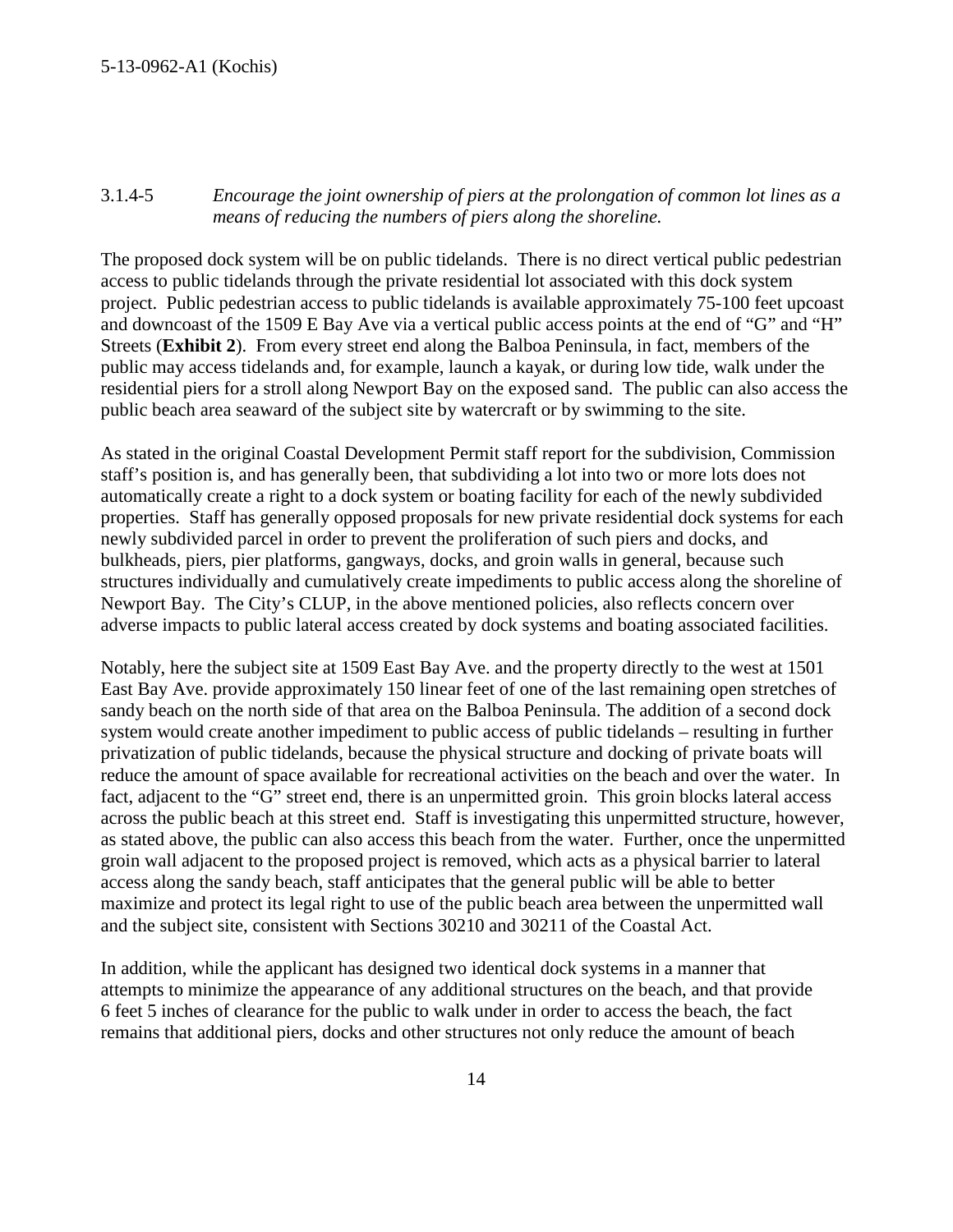available to the public, but gives the appearance – regardless of whether the public attempts to access the area by land or by sea – that the area is private and not available to the public.

To address and reduce the proliferation of private dock systems, as stated above, Policy 3.1.4-5 of the City's CLUP encourages joint ownership of piers along the prolongation of the common lot line. Commission staff supports the City's CLUP policy (3.1.4-5) of encouraging joint ownership of dock systems, because it is a reasonable alternative in situations where applicants desire such new facilities. In this case, since the two lots are currently owned by a single individual, relocating the dock system along the prolongation of the common lot line for shared use is a viable option for the applicant.

Another option available to the applicant is to allow the future second lot owner to use the existing dock, which is large enough to accommodate multiple boats, or share a replacement dock, if the applicant decides to replace the existing dock system and construct a new dock system in its current location. However, construction of a single dock system in a new location, whether shared or unshared, or constructing a new dock system in the same location could adversely impact public access by creating a physical vertical barrier across the beach, thereby obstructing lateral public access along the public beach. Accordingly, if not designed properly the public may not be able to cross under the pier using the sandy portion of the public beach.

In similar residential boat dock system projects the Commission has ensured that dock systems are designed to allow public access under the pier so that there is unimpeded access along the public beaches. Therefore, to ensure that the public has adequate lateral access across the beach, **Special Condition 1**, also requires that for either option that involves construction of a new dock, pier, pier platform, and gangway, the proposed development shall be designed to: a) maximize the difference in elevation between the sand level along the beach and bottom of the pier, and shall have a minimum clearance of 6 feet, as generally depicted in Exhibit No. 3; b) the pier platform and point at which the gangway descends to the dock float shall be placed as far seaward as possible; c) any pier which connects the bulkhead and pier platform shall not exceed 4 feet in width; d) the number of piles shall be minimized and their placement and orientation shall maximize lateral beach access; e) any "T" piles shall be oriented parallel to the bulkhead; f) the new dock system shall not exceed the amount of fill that was used for the existing dock system; and g) any proposed changes to the revised project plans shall not result in extending the boating facility bayward past the City of Newport Beach pierhead line.

Additionally, the Commission imposes **Special Condition 7**, which states that the Coastal Commission's approval of this permit shall not constitute a waiver of any public rights that exist or may exist on the subject property including, but not necessarily limited to, the tideland and submerged land beneath the development approved by this Coastal Development Permit Amendment. The permittee shall not use this permit amendment as evidence of a waiver of any public rights that may exist on the property.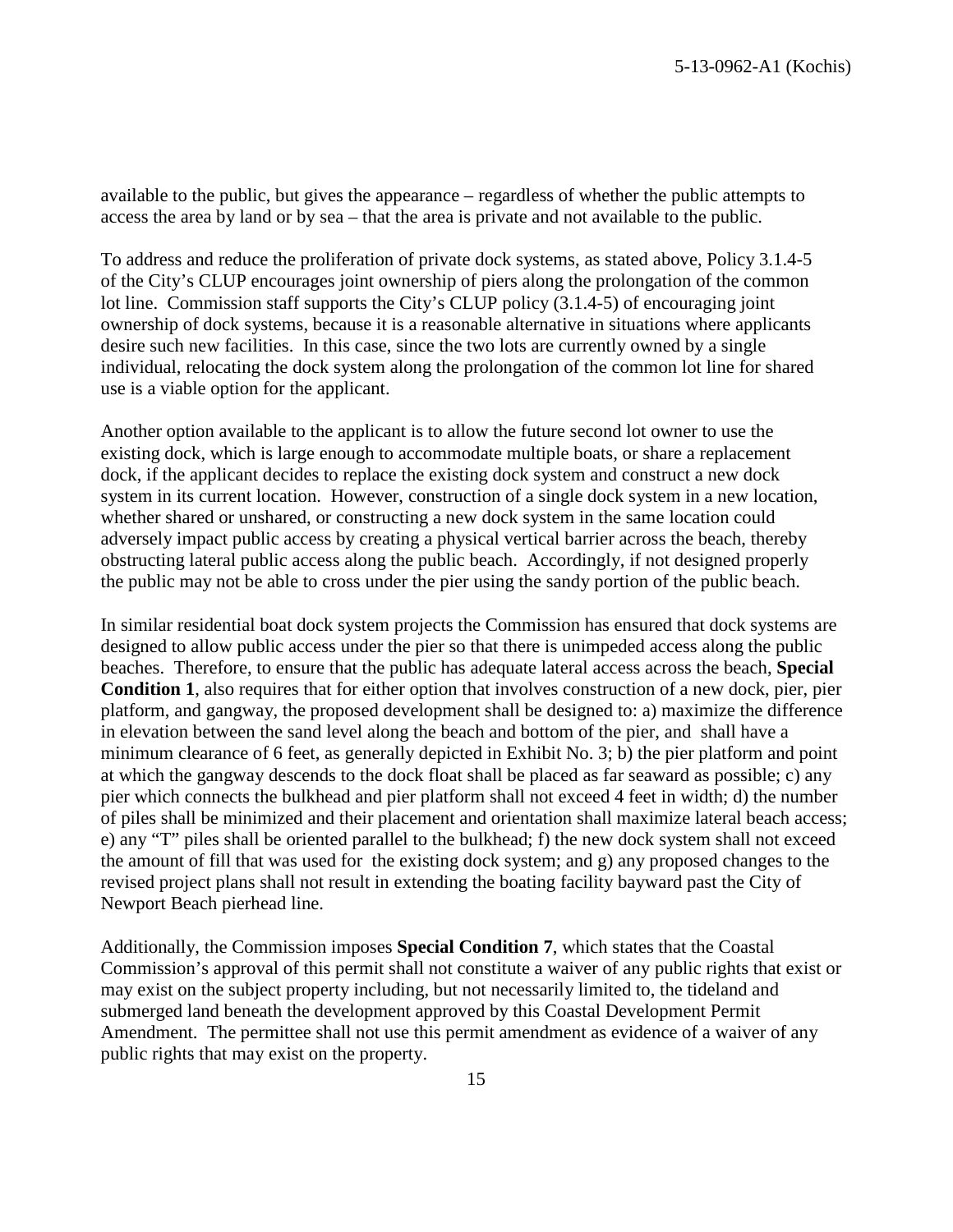Therefore, the Commission finds that the proposed development, as conditioned, does not pose significant adverse impacts on public access and recreation and is consistent with Sections 30210, 30211, 30212, 30213, 30221, and 30240 of the Coastal Act.

#### **C. VISUAL RESOURCES**

Section 30251 of the Coastal Act states, in part:

*The scenic and visual qualities of coastal areas shall be considered and protected as a resource of public importance. Permitted development shall be sited and designed to protect views to and along the ocean and scenic coastal areas, to minimize the alteration of natural land forms, to be visually compatible with the character of surrounding areas, and, where feasible, to restore and enhance visual quality in visually degraded areas. New development in highly scenic areas such as those designated in the California Coastline Preservation and Recreation Plan prepared by the Department of Parks and Recreation and by local government shall be subordinate to the character of its setting*

As stated in the City's CLUP, "Newport Beach is located in a unique physical setting that provides a variety of spectacular coastal views, including those of the open waters of the ocean and bay, sandy beaches, rocky shores, wetlands, canyons, and coastal bluffs." And, "The City has historically been sensitive to the need to protect and provide access to these scenic and visual resources . . ."

Accordingly, the CLUP contains a number of policies addressing adverse impacts to coastal views caused by new development including, but not limited to, the following:

| $4.4.1 - 1$ | Protect and, where feasible, enhance the scenic and visual qualities of the<br>coastal zone, including public views to and along the ocean, bay, and harbor and to<br>coastal bluffs and other scenic coastal areas. |
|-------------|----------------------------------------------------------------------------------------------------------------------------------------------------------------------------------------------------------------------|
| $4.4.1 - 2$ | Design and site new development, including landscaping, so as to minimize impacts<br>to public coastal views.                                                                                                        |
| $4.4.1 - 3$ | Design and site new development to minimize alterations to significant natural<br>landforms, including bluffs, cliffs and canyons.                                                                                   |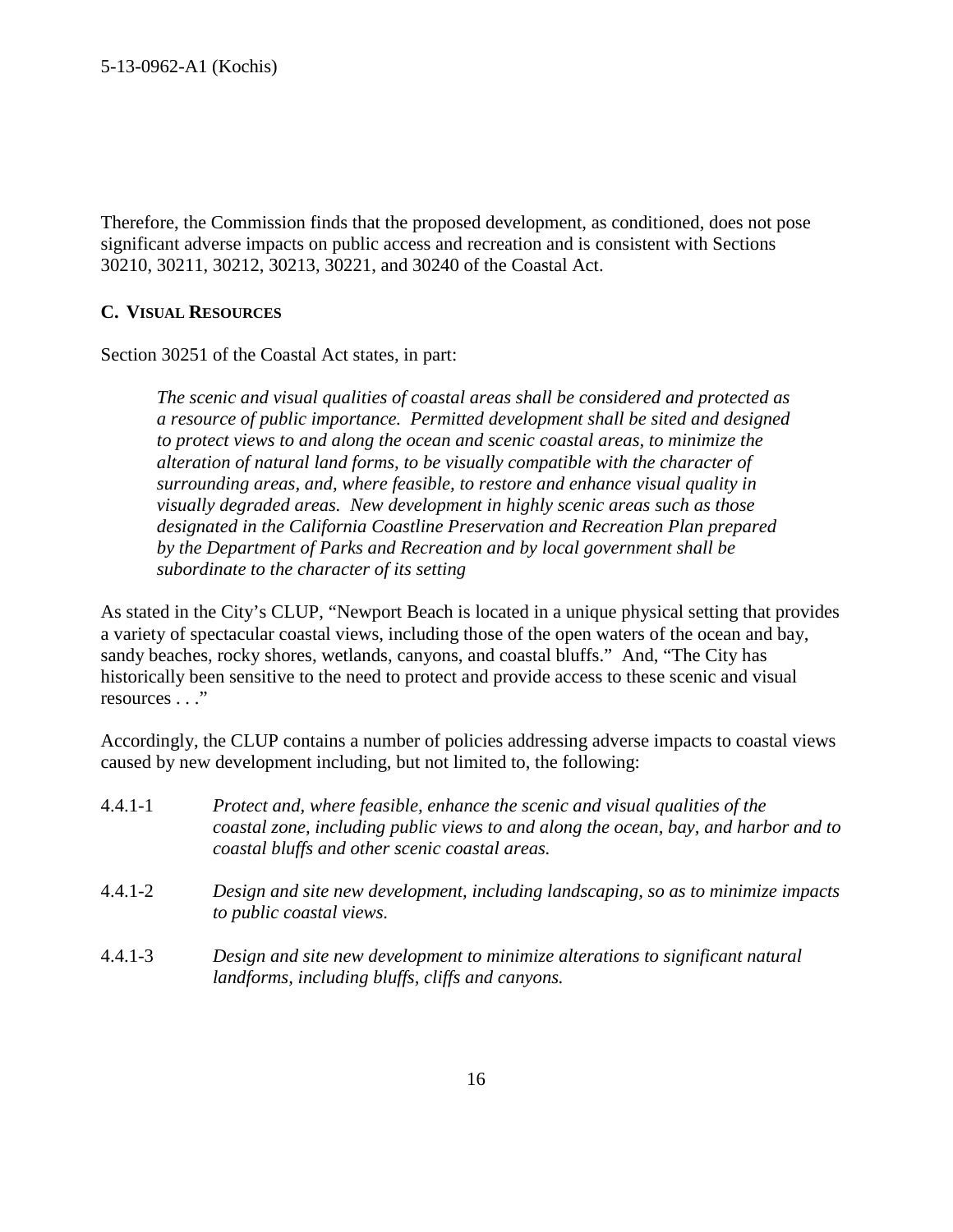- 4.4.1-4 *Where appropriate, require new development to provide view easements or corridors designed to protect public coastal views or to restore public coastal views in developed areas.*
- 4.4.1-5 *Where feasible, require new development to restore and enhance the visual quality in visually degraded areas.*

The proposed development will have an adverse impact on public coastal visual resources, for the addition of a second private residential dock system (where only one currently exists) would contribute to further private development along the coast. The existing shoreline in the surrounding area is developed with private residential boat dock systems, however, as previously mentioned in this staff report, the subject site at 1509 East Bay Ave. and the property directly to the west at 1501 East Bay Ave. provide one of the last remaining open stretches of sandy beach on the north side of that area of the Balboa Peninsula (**Exhibits 2 and 5**). Allowing new private residential dock systems for both of the newly subdivided parcels would segment the open beach area and reduce the size of the sandy beach, thereby constraining views to and along the harbor in this area. Considering that the existing dock system is located on the downcoast side of the subdivided properties, should the existing dock system remain, upcoast views would largely be retained, whereas upcoast views would likely be degraded with the addition of a second dock system.

Commission staff acknowledges that a new single shared dock system along the prolongation of the common lot line would also partly constrain upcoast coastal views, and could slightly degrade coastal visual resources, however, the applicant currently has an existing dock system, and any adverse impacts to coastal visual resources resulting from such a dock system will be significantly less than the adverse impacts resulting from two individual dock systems (**Exhibit 5**).

Furthermore, as discussed in the Public Access and Recreation section of this staff report, the addition of a second dock system would give the appearance that the area is private and not available to the public, because access to the existing boating facility is currently located close to the downcoast property line of the newly subdivided properties, which allows for a visually open and inviting beach. Such a location is the preferred alternative should the applicant seek to keep or even replace the existing dock system, because it provides and maintains the greatest views, and access, whereas relocating the dock system would divide the beach into two sections. Accordingly, to minimize adverse impacts to visual resources, **Special Condition 1** allows the applicant the choice of retaining the existing dock system or constructing a new shared use dock system either at the existing location or along the prolongation of the common lot lines. Furthermore, to minimize placement or construction of structures, such as shade structures or patio equipment that could adversely impact public coastal views, **Special Condition 8** limits the construction of a new dock system to the dock and structures that are necessary for boating related activities, such as storage structures for boating equipment. Therefore, only as conditioned does the Commission find that the proposed project is consistent with Section 30251 of the Coastal Act.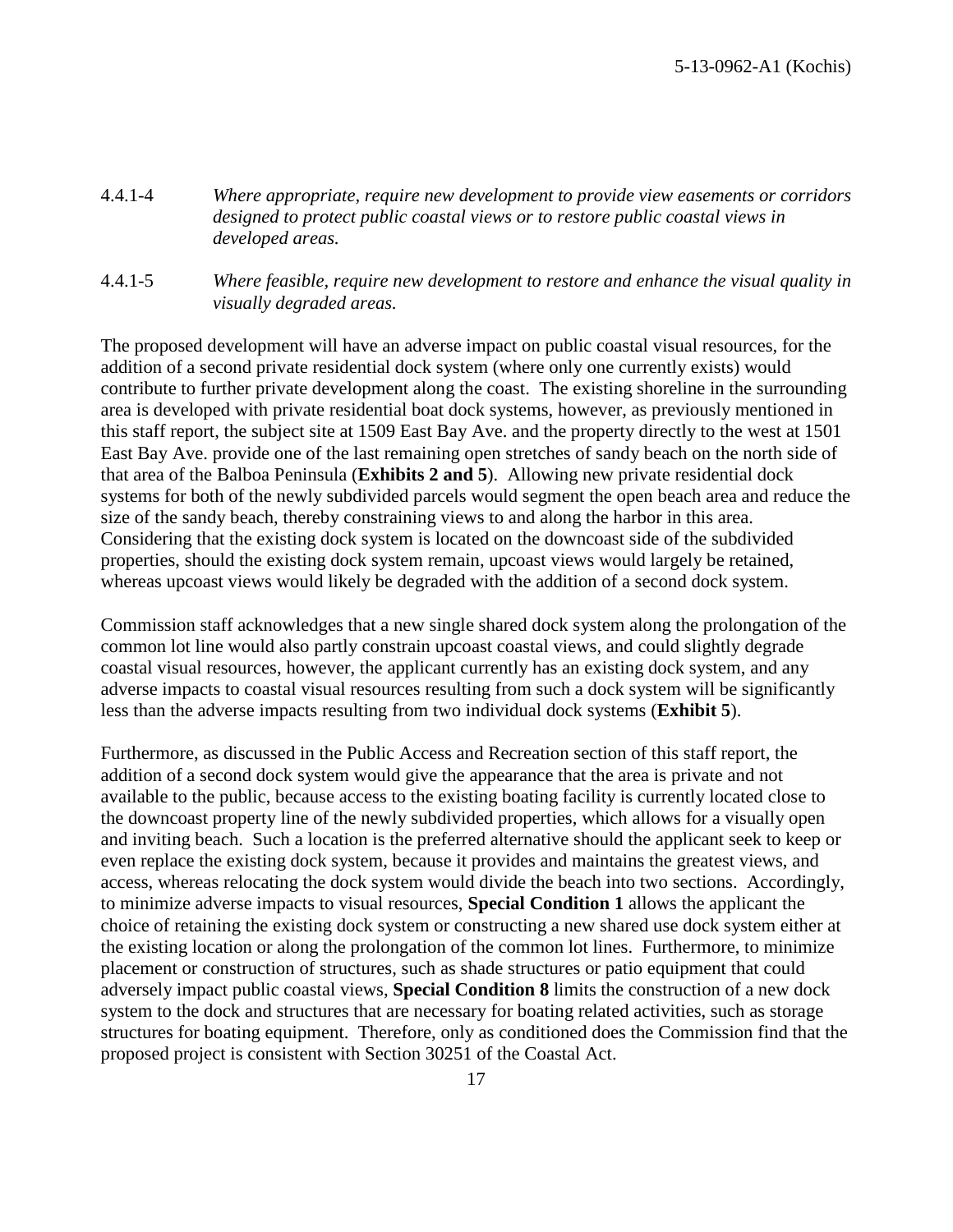#### **D. BIOLOGICAL RESOURCES AND WATER QUALITY**

Section 30230 of the Coastal Act states:

*Marine resources shall be maintained, enhanced, and where feasible, restored. Special protection shall be given to areas and species of special biological or economic significance. Uses of the marine environment shall be carried out in a manner that will sustain the biological productivity of coastal waters and that will maintain healthy populations of all species of marine organisms adequate for longterm commercial, recreational, scientific, and educational purposes.*

Section 30231 of the Coastal Act states:

*The biological productivity and the quality of coastal waters, streams, wetlands, estuaries, and lakes appropriate to maintain optimum populations of marine organisms and for the protection of human health shall be maintained and, where feasible, restored through, among other means, minimizing adverse effects of waste water discharges and entrainment, controlling runoff, preventing depletion of ground water supplies and substantial interference with surface waterflow, encouraging waste water reclamation, maintaining natural vegetation buffer areas that protect riparian habitats, and minimizing alteration of natural streams.*

Section 30233 of the Coastal Act states, in part:

*(a) The diking, filling, or dredging of open coastal waters, wetlands, estuaries, and lakes shall be permitted in accordance with other applicable provisions of this division, where there is no feasible less environmentally damaging alternative, and where feasible mitigation measures have been provided to minimize adverse environmental effects, and shall be limited to the following:*

*. . . .*

*(3) In open coastal waters, other than wetlands, including streams, estuaries, and lakes, new or expanded boating facilities….*

Section 30240 of the Coastal Act states:

*(a) Environmentally sensitive habitat areas shall be protected against any significant disruption of habitat values, and only uses dependent on those resources shall be allowed within those areas.*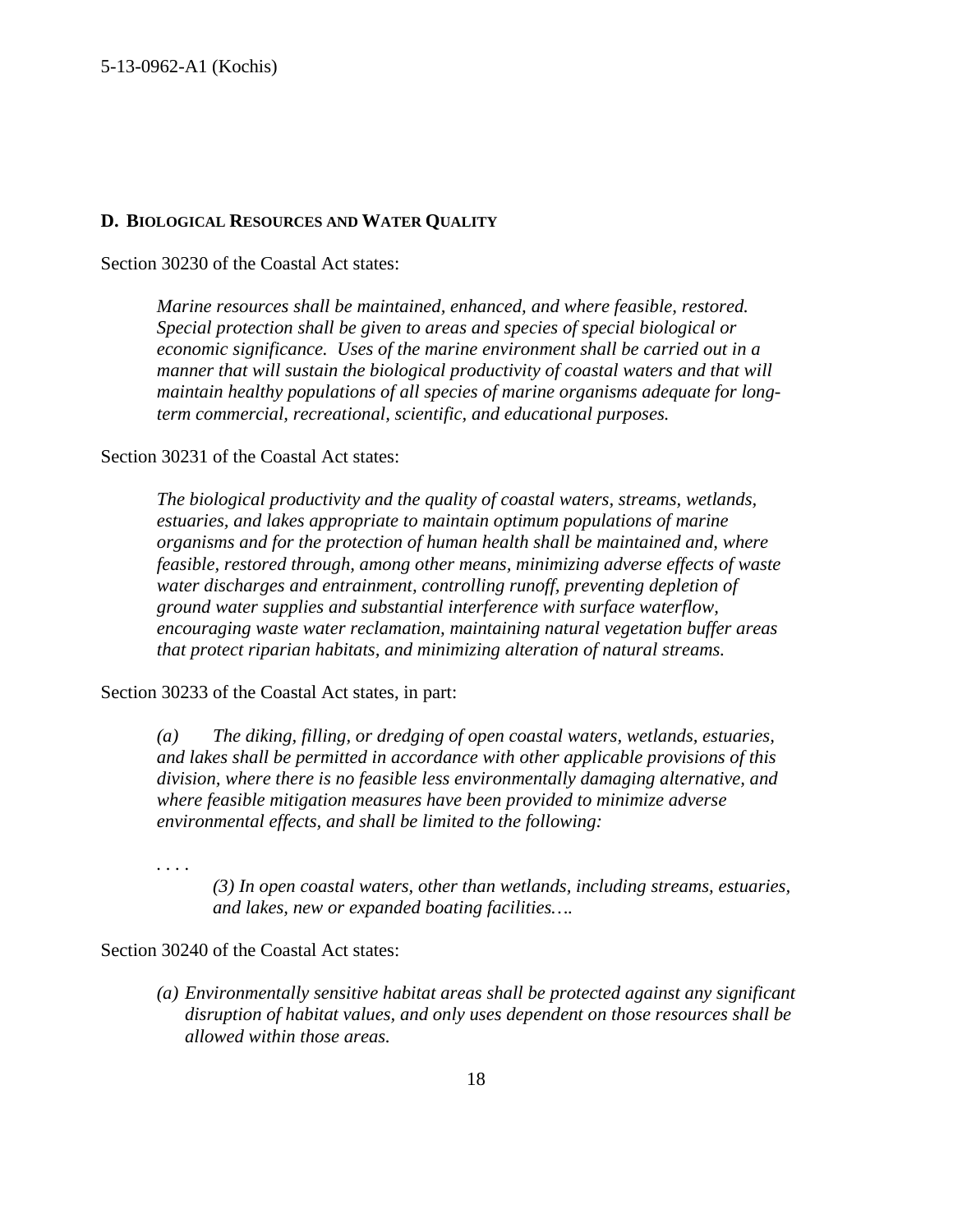*(b) Development in areas adjacent to environmentally sensitive habitat areas and parks and recreation areas shall be sited and designed to prevent impacts which would significantly degrade those areas, and shall be compatible with the continuance of those habitat and recreation areas.*

#### Section 30250 of the Coastal Act states, in part:

*(a) New residential . . . development . . . shall be located . . . where it will not have significant adverse effects, either individually or cumulatively, on coastal resources . . .*

Pursuant to Sections 30230, 30231, 30233, 30240, and 30250 of the Coastal Act, a Coastal Development Permit may be issued if the project can ensure that the uses of the marine environment be carried out in a manner that will sustain the biological productivity of coastal waters. The biological productivity of coastal waters is highly dependent on sunlight for photosynthesis by eelgrass and "lower order" green algae, phytoplankton, and diatoms that form the basis of the marine food chain. The proposed project neither sustains nor enhances productivity of coastal waters, and would have individual, as well as cumulative adverse impacts on coastal waters.

The two proposed private residential dock systems are "I" shaped, would cover approximately 520 square feet and 498.67 square feet respectively, and include a total of four 14 inch square concrete piles and ten 14 inch square concrete "T" piles. As proposed, the project results in the total placement of 14 piles with a cumulative displacement of soft bottom marine habitat of approximately 16.3 square feet, whereas the existing piles cumulatively displaced 16 square feet (**Exhibit 3**).

In addition, the existing dock system covered approximately 1,139.25 square feet of public land, whereas the proposed dock systems cover approximately 1,018.67 square feet of public land. The proposed dock systems would, therefore, cover approximately 120.6 square feet less of public land than the existing dock system (**Exhibit 3**).

The site was surveyed for eelgrass and *Caulerpa taxilfolia* on October 25, 2013. Neither eelgrass nor *Caulerpa taxilfolia* was found in the project area or vicinity. These eelgrass and *Caulerpa taxilfolia* surveys are valid for a limited period of time (until the next growing season for eelgrass and 90 days for *Caulerpa taxilfolia*). If construction does not occur within the respective time periods, a subsequent survey will be required. **Special Conditions 3 and 4** identify the procedures necessary to be completed prior to beginning any construction. And, **Special Condition 6** requires the applicant comply with construction best management practices to ensure no adverse impacts to water quality occur within the marine environment during project demolition and construction.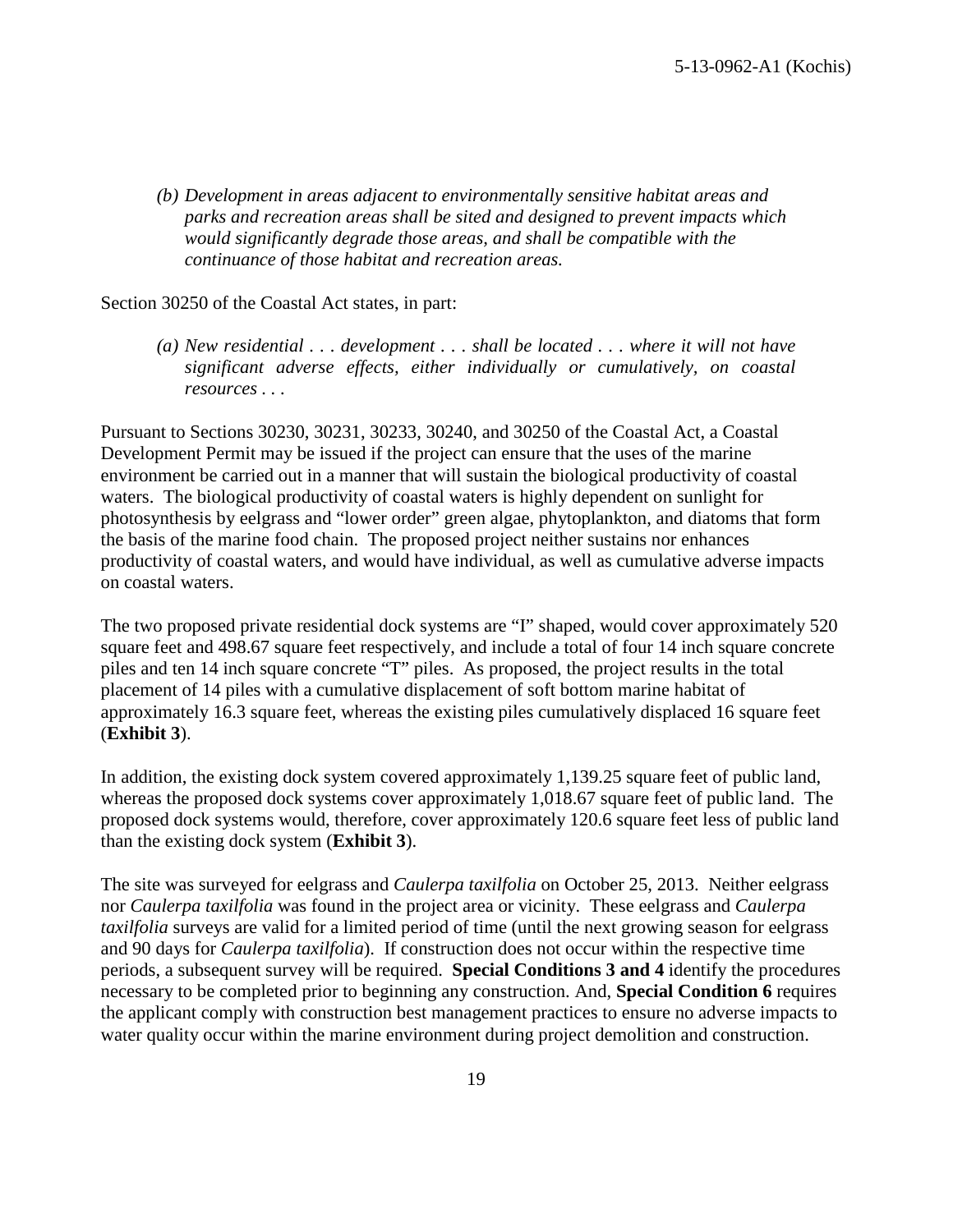Under Section 30233(a)(3) of the Coastal Act, the placement of piles in open coastal waters for the construction of a new boating facility is an allowable use. Staff has previously documented pier platforms with patio lounges, tables, barbeques, planters, etc. When proposing fill in coastal waters to build a new or expanded boating facility, the proposed project must be tailored to exclusively accommodate boating related uses to be consistent with section 30233. The proposed private pier platform from a residential property to a private boat dock and subsequent associated fill, is simply for the purposes of accessing the boating facility. The pier structure must be strictly limited to boating-related uses, to provide a means for travelling by foot, or other means if disabled, from shore to the boat dock, and nothing more. Therefore, the Commission imposes Special Condition 8, requiring the applicant agree that the approved dock structures shall be used for marine/boating related purposes only (e.g., sails, boating equipment storage lockers, personal watercraft storage, etc.) and that patio furniture, barbeques, plants, etc. are not allowable uses.

Also, under Section 30233(a)(3) of the Coastal Act, the placement of piles in open coastal waters for the construction of a new boating facility is an allowable use, "where there is no feasible less environmentally damaging alternative, and where feasible mitigation measures have been provided to minimize adverse environmental effects." The applicant, however, has not provided an alternative, and has indicated an unwillingness to consider sharing dock systems due primarily to concerns over potential liability. Although the difference in the amount of fill between the existing dock system and those being proposed by the applicant is minimal, and the proposed dock system would cover approximately 120.6 square feet less of public land than the existing dock system, alternatives do exist that could potentially further reduce significant impacts to coastal resources and public access.

Among the potential alternative developments are the no project alternative and the shared pier/dock along the prolongation of the common lot line alternative. The no project alternative would leave the existing dock system in place, which could be shared by the owners of the newly subdivided properties. As such, the no project alternative would result in the least amount of impacts on coastal resources and public access. The shared pier/dock along the prolongation of the common lot line alternative does entail removal of the existing dock system and construction of a new dock system along the common lot line, however, as previously established in this staff report, one dock system would have less of an impact on coastal resources and public access than would two dock systems. Should the applicant decide to pursue the shared pier/dock along the prolongation of the common lot line alternative, the difference in the amount of fill required and the coverage over public land would be determined at a later date. Pursuant to the terms of **Special Condition 1**, however, any new dock system will neither increase fill nor cover more public land than the applicant's existing dock system.

Furthermore, **Special Condition 5** requires the applicant comply with construction best management practices to ensure no adverse impacts to water quality occur within the marine environment during project demolition and construction.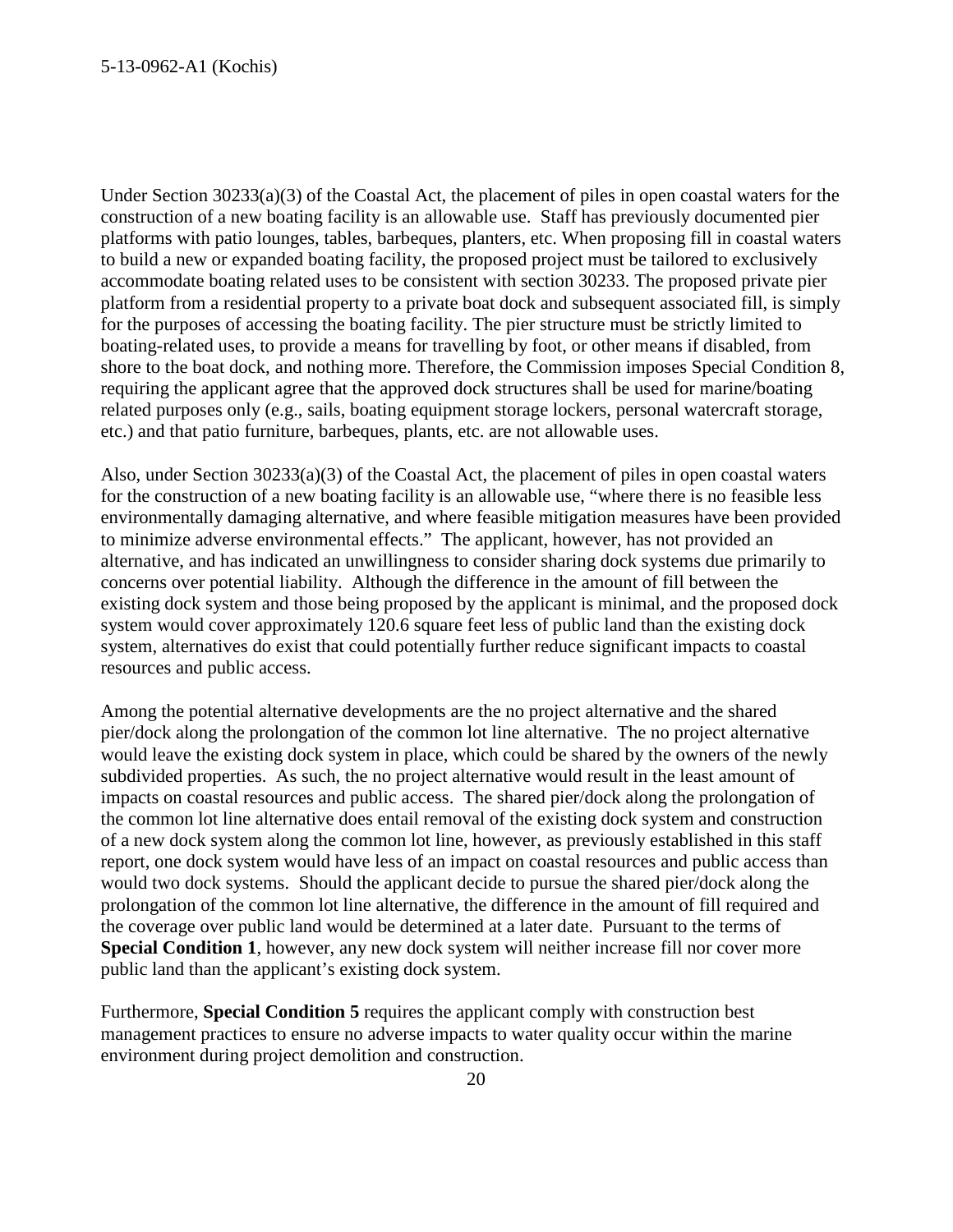Staff has also previously documented pier platforms with patio lounges, tables, barbeques, planters, etc. in Newport Beach, which are accessory structures and not necessary for the operation of the dock system. When proposing fill in coastal waters to build a new or expanded dock system, the proposed project must be tailored to exclusively accommodate boating related uses. The proposed private pier platform from a residential property to a private boat dock and subsequent associated fill, is simply for the purposes of accessing the dock system. The pier structure must be strictly limited to boating-related uses, to provide a means for travelling by foot, or other means if disabled, from shore to the boat dock, and nothing more. Therefore, the Commission imposes **Special Condition 8**, requiring the applicant agree that the approved dock system shall be used for marine/boating related purposes only (e.g., sails, boating equipment storage lockers, personal watercraft storage, etc.) and that patio furniture, barbeques, plants, etc. are not allowable uses. And to ensure that the applicant is aware that any future development shall require an amendment to this permit or a new Coastal Development Permit, the Commission also imposes **Special Condition 2**.

Finally, as outlined in the staff report for Coastal Development Permit No. 5-10-012 (installation of a new dock system where one did not currently exist) – which was withdrawn by the applicant – although the coverage of bay surface area habitat for this proposed project may seem small when compared with the total amount of open water in Newport Harbor, permitting dock systems for newly subdivided properties, or for existing properties currently without such dock systems, is a significant concern due to the anticipated cumulative impacts of the new facilities. It should be noted that many other properties elsewhere in Newport Harbor currently do not have a dock system, and if each were permitted to have such facilities, there would no doubt be a significant increase in fill, loss of coastal waters, and soft bottom habitat.

Therefore, as conditioned, the Commission finds the proposed project is consistent with Sections 30230, 30231, 30233, 30240, and 30250 of the Coastal Act.

#### **E. LOCAL COASTAL PROGRAM**

Section 30604(a) of the Coastal Act provides for the issuance of Coastal Development Permits directly by the Commission in regions where the local government having jurisdiction does not have a certified local coastal program. The permit may only be issued if the Commission finds that the proposed development will not prejudice the ability of the local government to prepare a Local Coastal Program which conforms with the Chapter 3 policies of the Coastal Act.

The City of Newport Beach Coastal Land Use Plan (CLUP) was effectively certified on May 19, 1982. The City's certified CLUP was updated on October 13, 2005, and again in October 2009. The City currently has no certified Implementation Plan, therefore, the Commission issues Coastal Development Permits within the City based on the development's conformance with the Chapter 3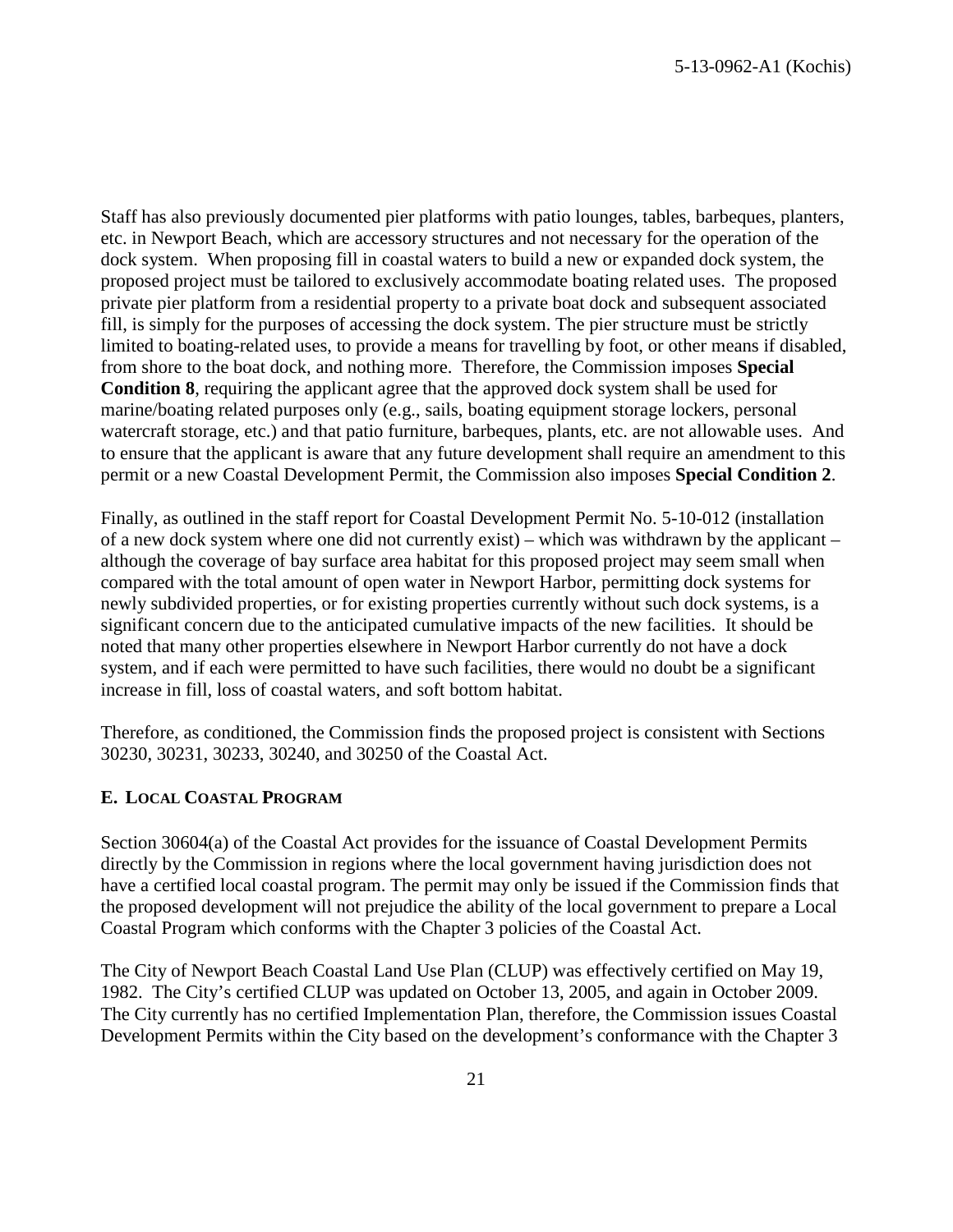policies of the Coastal Act. The CLUP policies, including 3.1.4-3, 3.1.4-5, and 4.4.1-1 through 4.4.1-5, may be used for guidance in evaluating a development's consistency with Chapter 3.

The proposed development is inconsistent with the Chapter 3 policies of the Coastal Act, as well as with the policies in the City's certified CLUP, because the proposed development would have adverse impacts on coastal resources and public access. As conditioned, however, the proposed development is consistent with Chapter 3 policies of the Coastal Act and with the City's certified CLUP. Therefore, approval of the proposed development, as conditioned, will not prejudice the City's ability to prepare a Local Coastal Program that is consistent with the Chapter 3 policies of the Coastal Act.

#### **F. CALIFORNIA ENVIRONMENTAL QUALITY ACT (CEQA)**

Section 13096(a) of the Commission's administrative regulations requires Commission approval of Coastal Development Permit applications to be supported by a finding showing the application, as conditioned by any conditions of approval, to be consistent with any applicable requirements of the California Environmental Quality Act (CEQA). Section 21080.5(d)(2)(A) of CEQA prohibits a proposed development from being approved if there are feasible alternatives or feasible mitigation measures available, which would substantially lessen any significant adverse effect which the activity may have on the environment.

The proposed development would have adverse impacts to coastal resources and public access. Feasible alternatives include shared use of the existing dock or shared use of a new dock along the prolongation of the common lot lines, which the applicant may choose to pursue under this permit. Therefore, as conditioned, there are no feasible alternatives or mitigation measures available which would substantially lessen any significant adverse impact which the activity may have on the environment. Accordingly, the proposed project is found to be consistent with CEQA and the policies of the Coastal Act.

## **APPENDIX A**

**Substantive File Documents:** Coastal Development Permit Amendment Application File No. 5-14- 0962-A1; City of Newport Beach Certified Land Use Plan; City of Newport Beach Resolution of the Zoning Administrator (No. ZA2013-079) Approving Tentative Parcel Map No. NP2013-028 For A Subdivision Located At 1509 East Bay Avenue (PA2013-208); Harbor Permit/Approval-in-Concept dated February 19, 2014; Preliminary Eelgrass Survey Report and Caulerpa Taxifolia Survey for 1509 E Bay Ave, Newport Beach, CA dated October 25, 2013; Coastal Development Permit Application File No. 5-13-0962.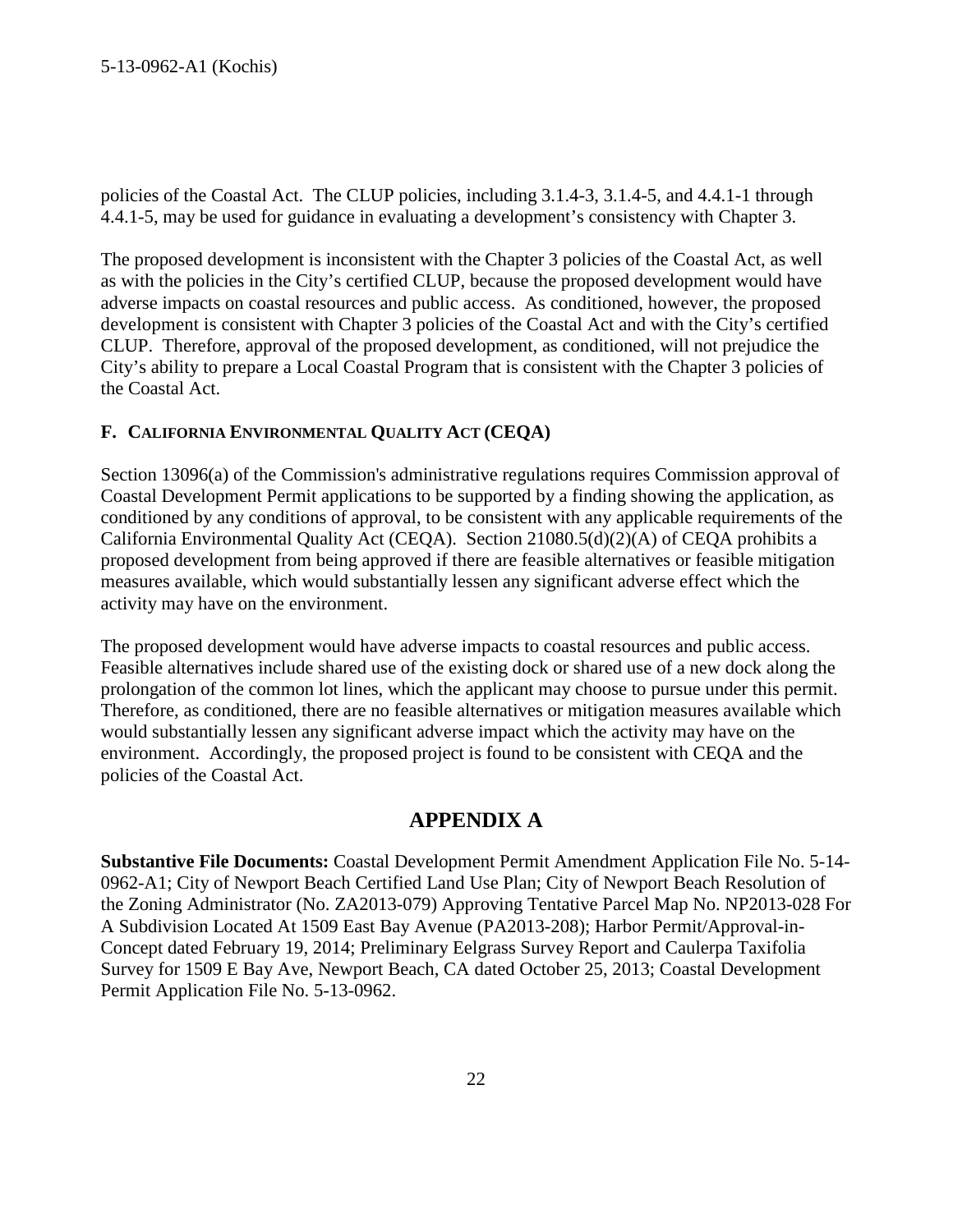

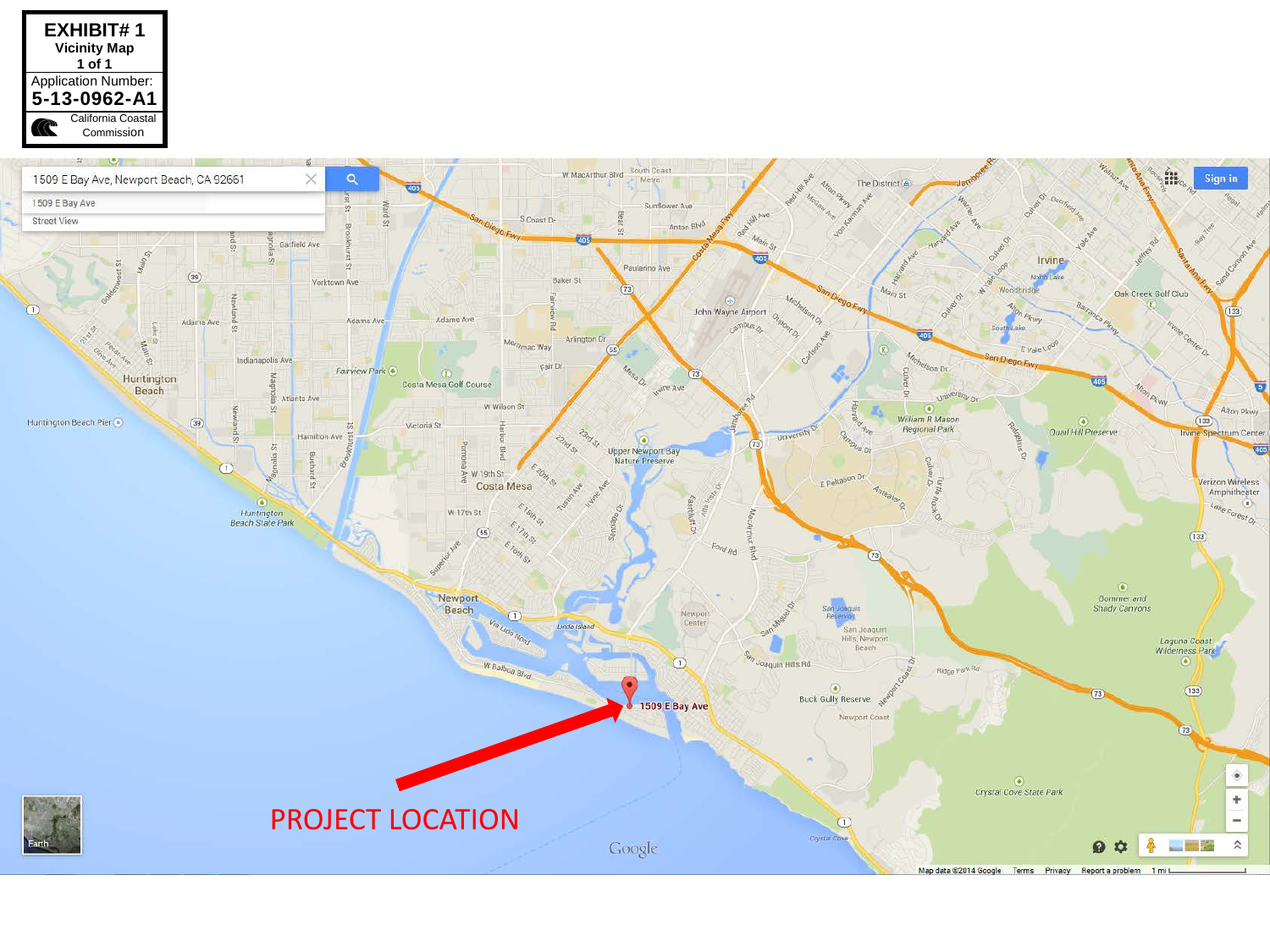



## PROJECT LOCATION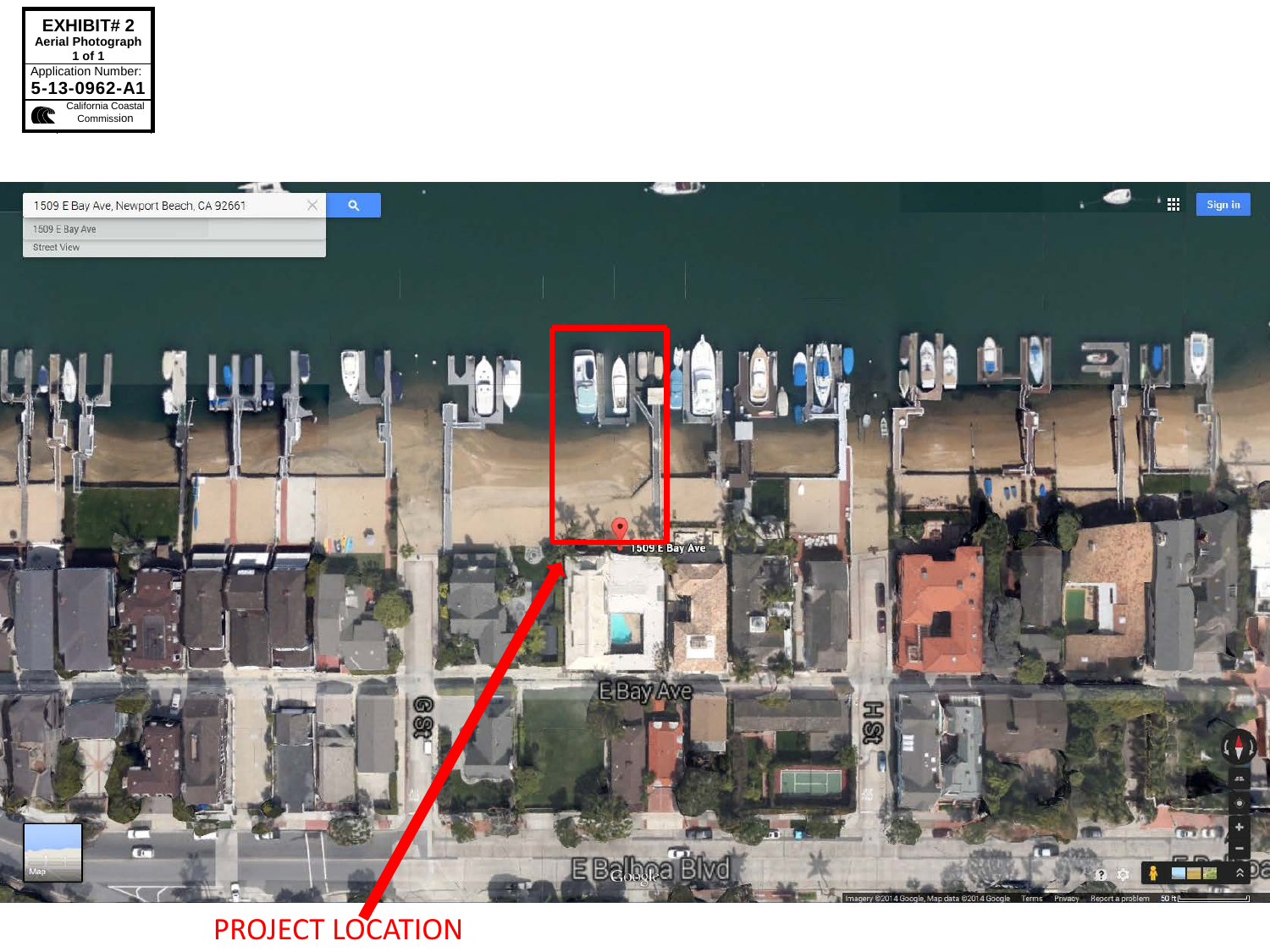



NOTE)<br>ALL PELD MEASUREMENTS AND STE<br>PLAN ARE AS PRONDED BY THE<br>CONTRACTOR/OWNER/OWNER<br>REPRESENTATIVE.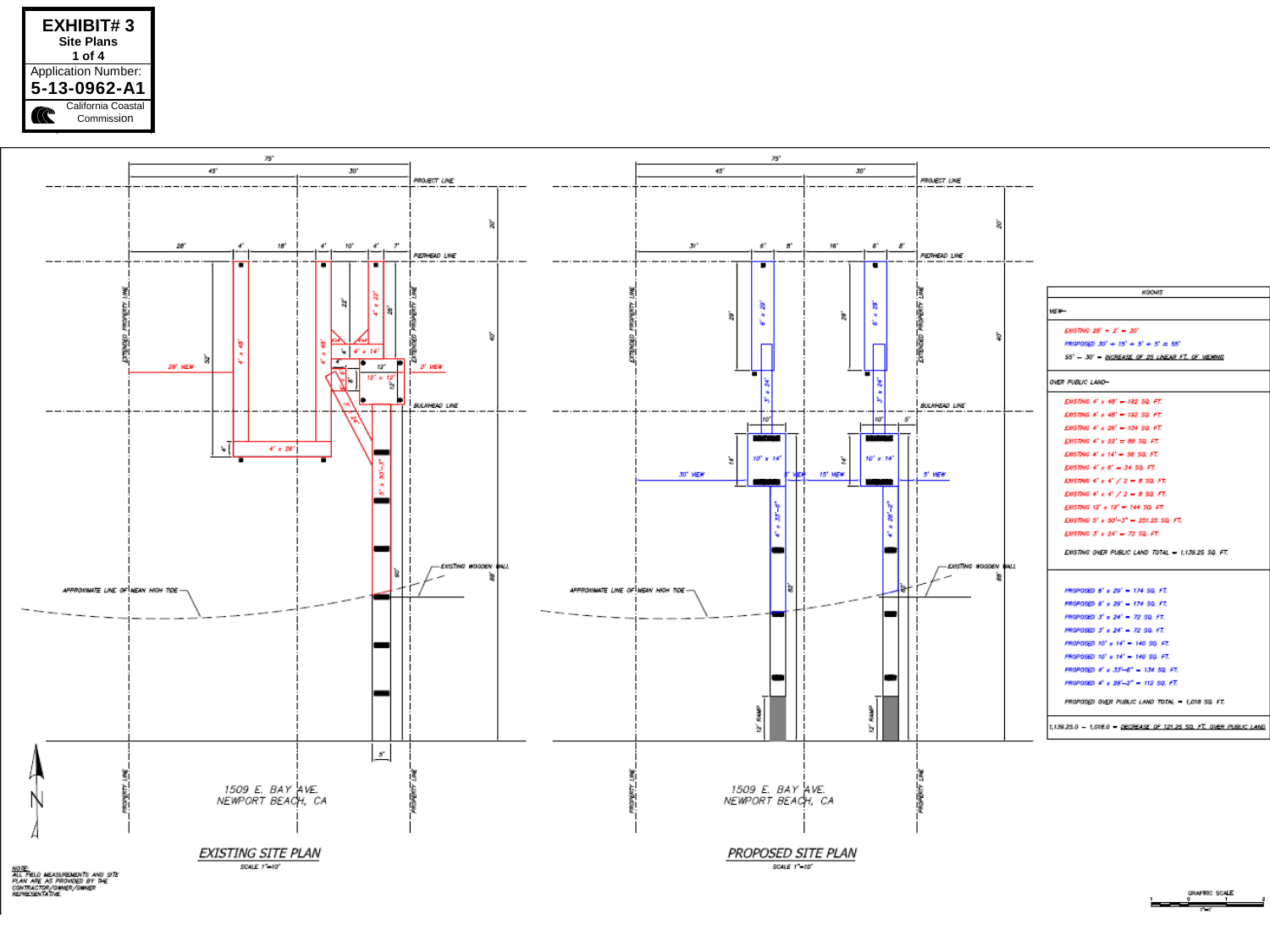

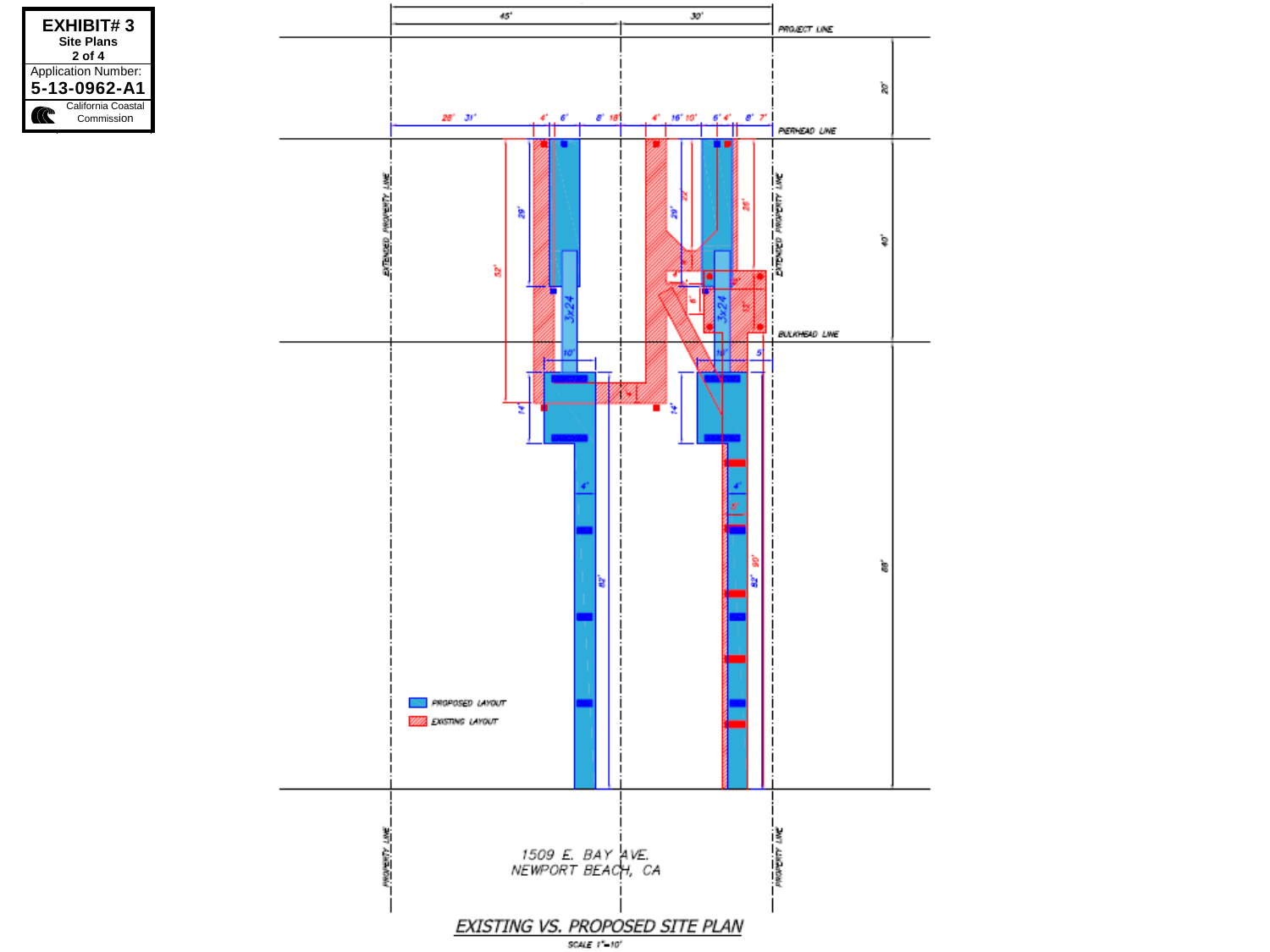

GRAPHIC SCALE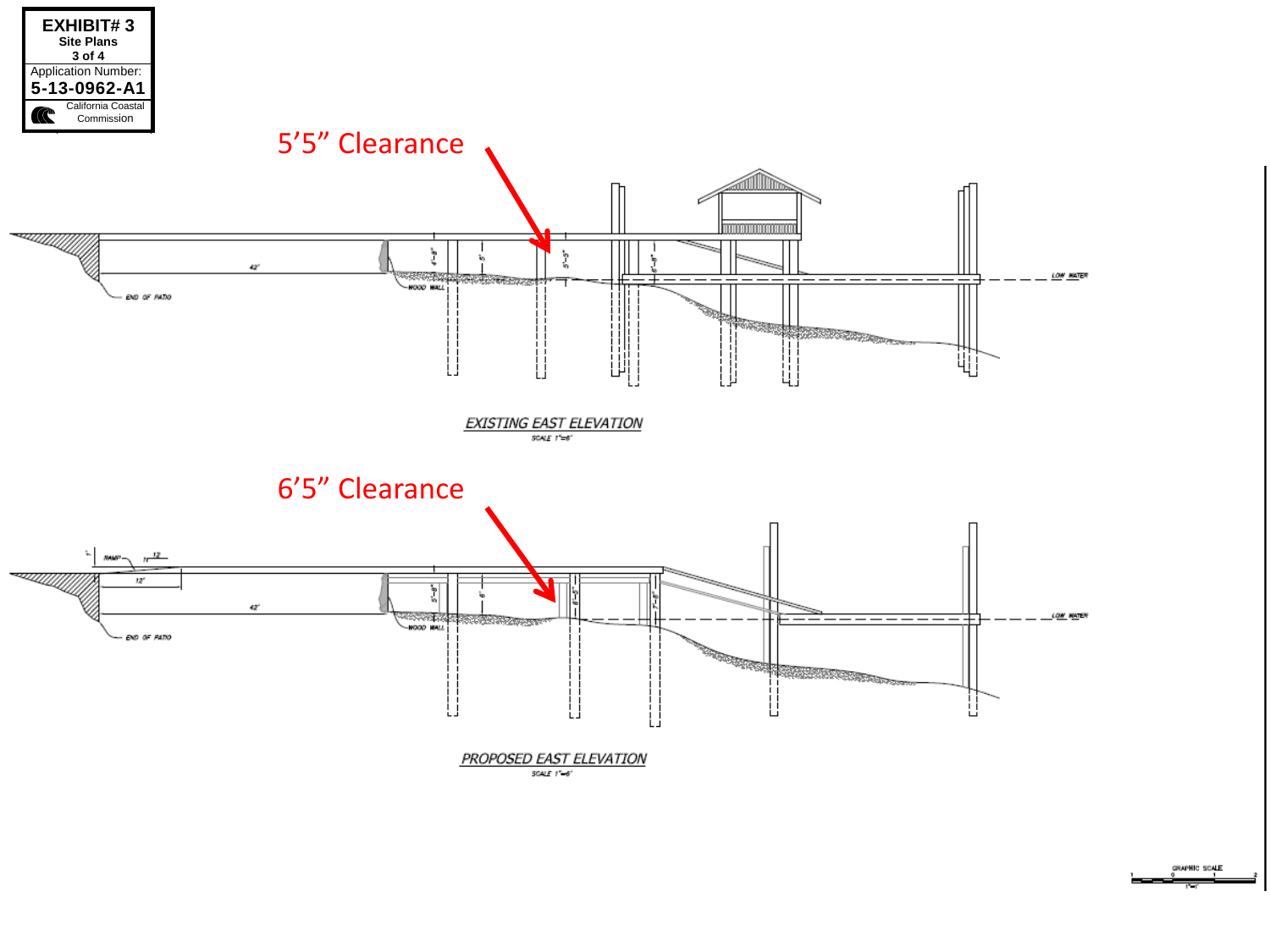





PROPOSED WEST ELEVATION

SCALE  $1 - 6$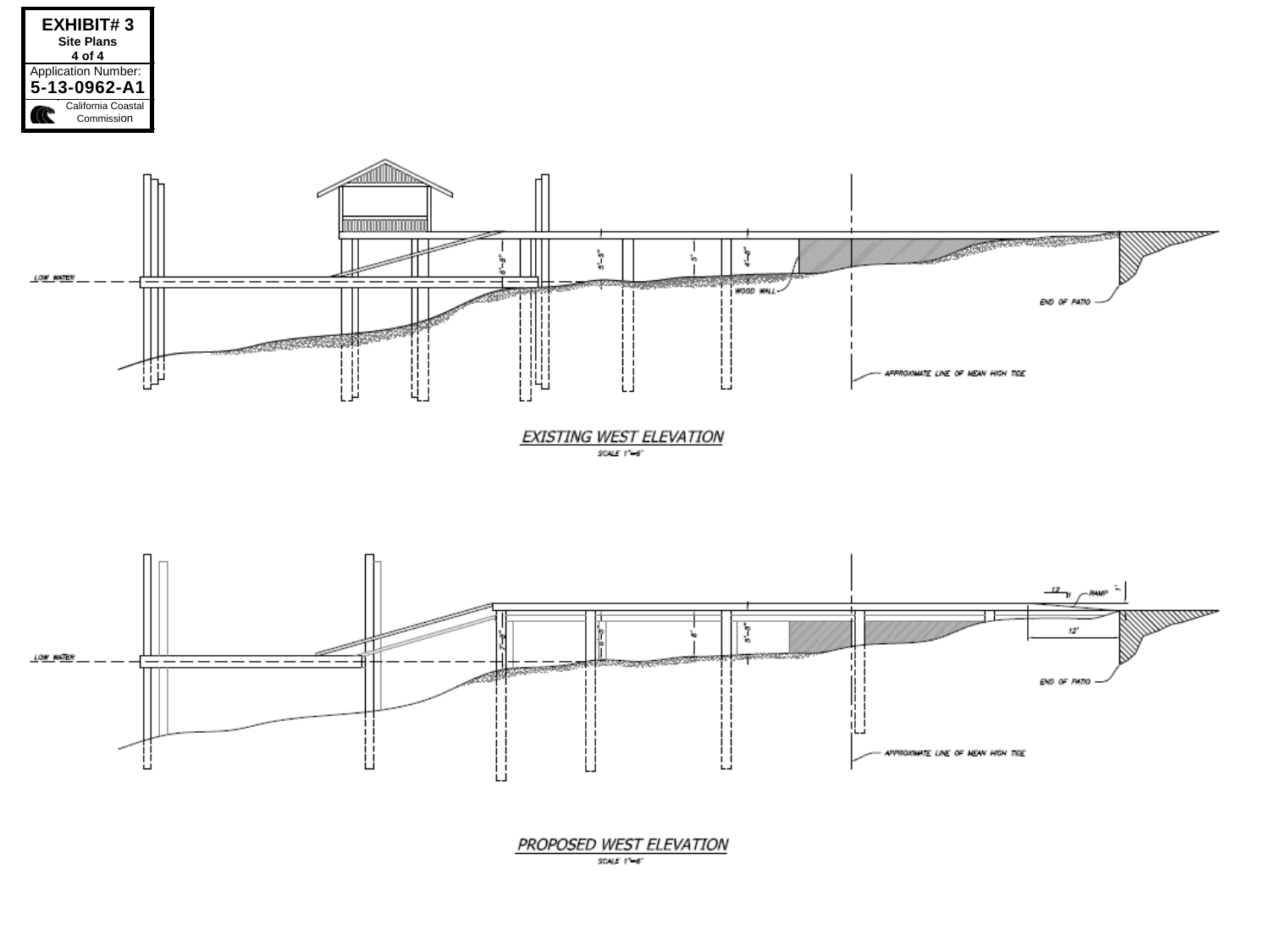

## PROPOSED BOATING FACILITY

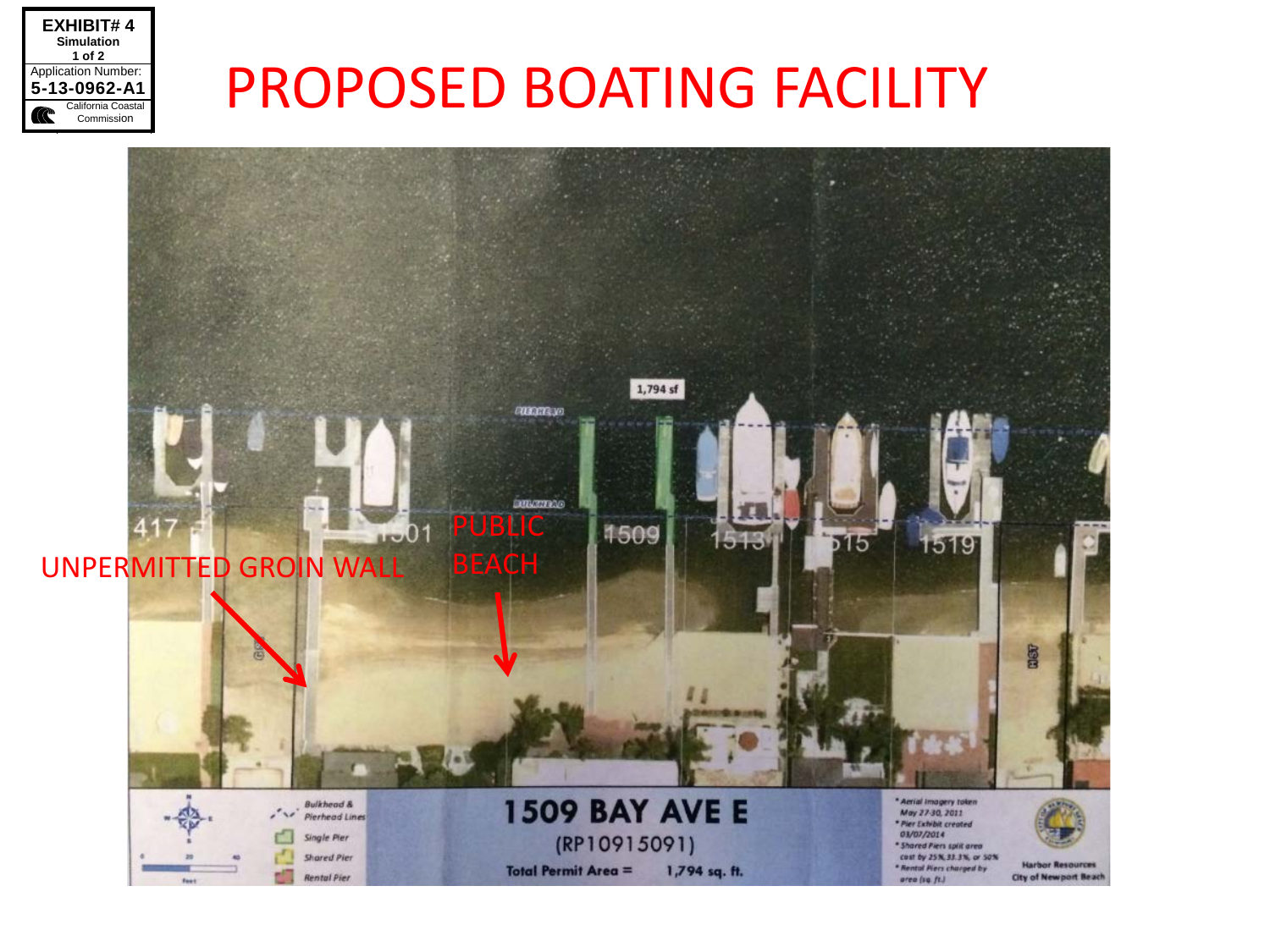

# EXISTING BOATING FACILITY

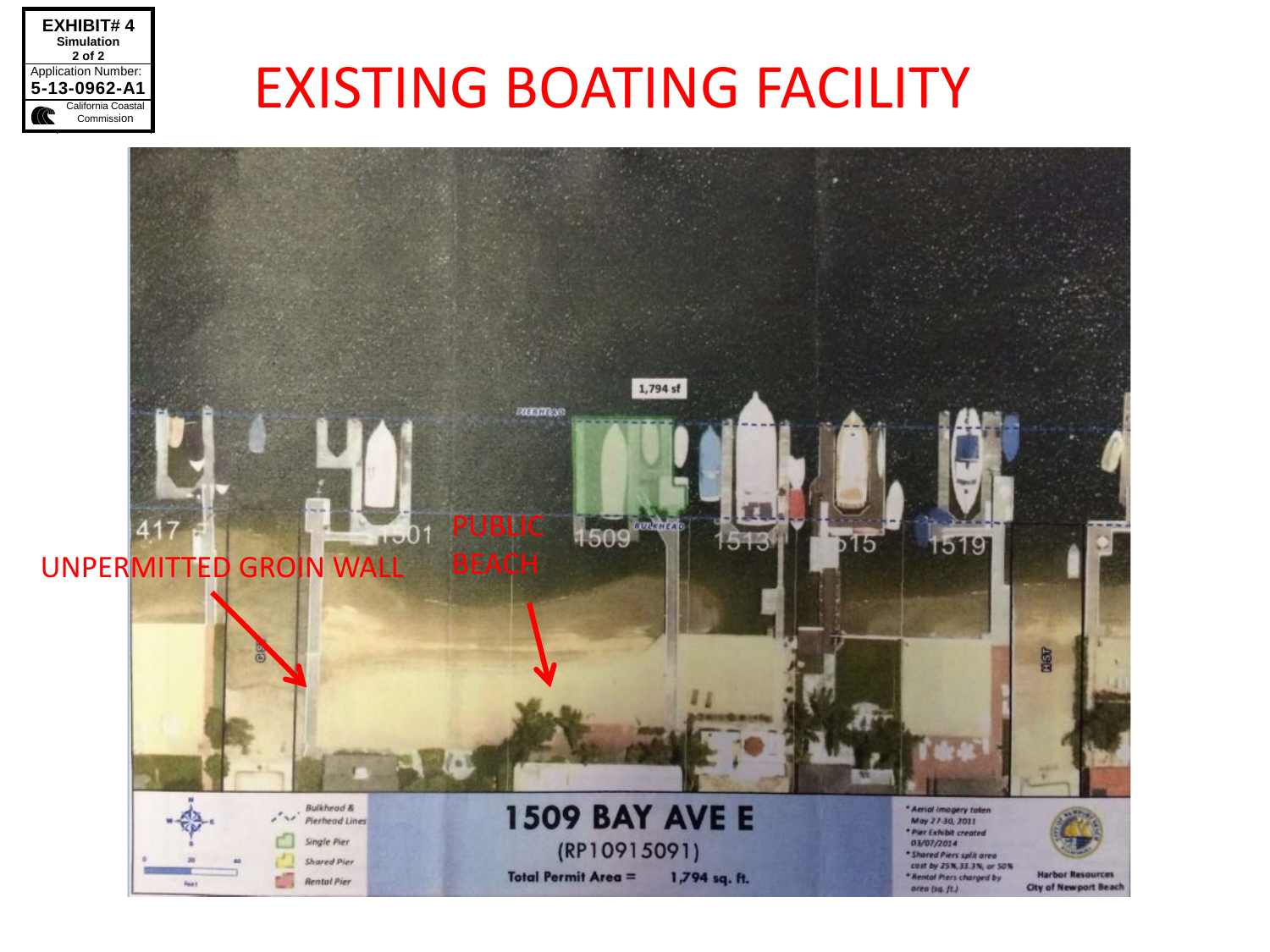

## SUBJECT SITE – LOOKING EAST